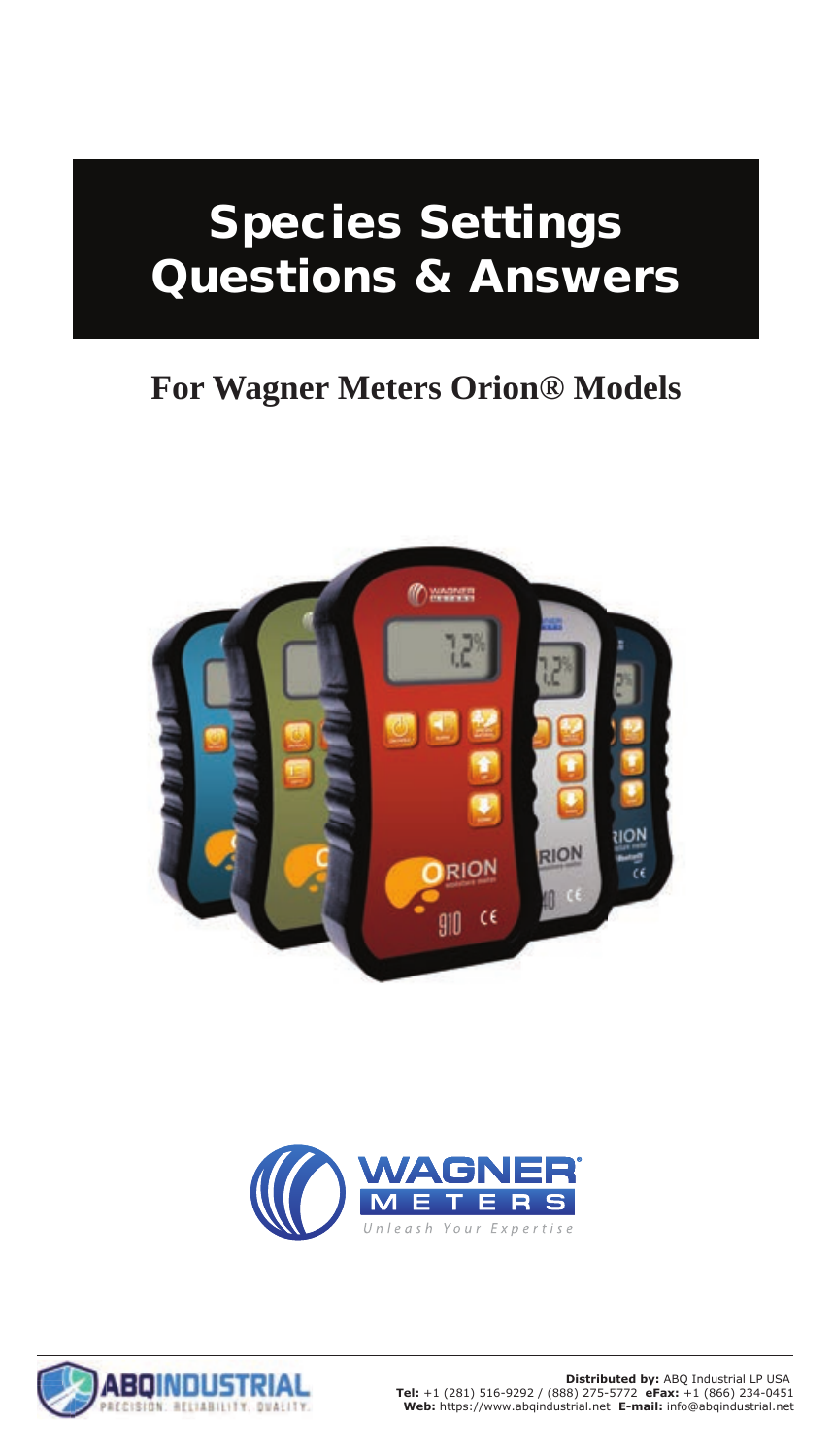# Table of Contents

- 1 Questions and Answers
	- Gradients and Wet Pockets
	- Surface Moisture
- 4 Species Setting Table
- 23 Other Materials
- 24 Specific Setting Data Sources
- 27 Commentary of Species Adjustment
- 31 Determining Specific Gravity
- 34 Checking the Moisture Content
	- in Veneer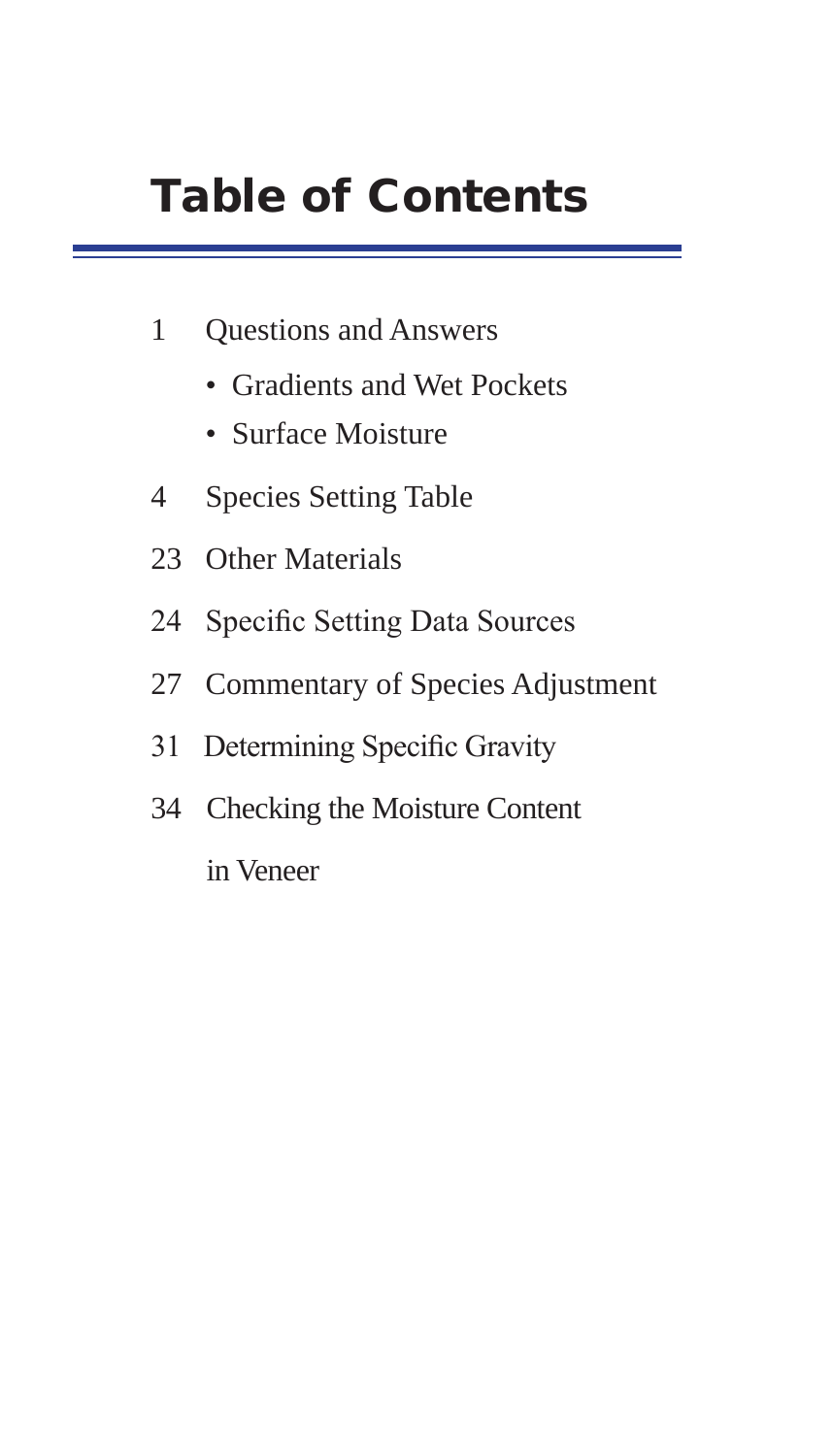## Question and Answers

### **#1 Gradients and Wet Pockets**

**Q**: What about gradients and wet pockets?

**A**: Although the various drying processes for green lumber can leave wet cores and pockets, moisture continues to pass from fiber to fiber within the wood until it has equalized throughout the whole board, and then to surrounding humidity levels. Determining if a board or load of lumber will equalize within tolerance levels can be challenging, but moisture meters from Wagner Meters provide this information automatically. Penetrating deep into the wood, they mathematically determine equalized moisture content and are capable of checking truckloads of board feet for specified moisture content in minutes. For even more convenience, many companies use their hand-held meters from Wagner Meters to read right through the plastic wrapping around the wood on new deliveries before they allow unloading!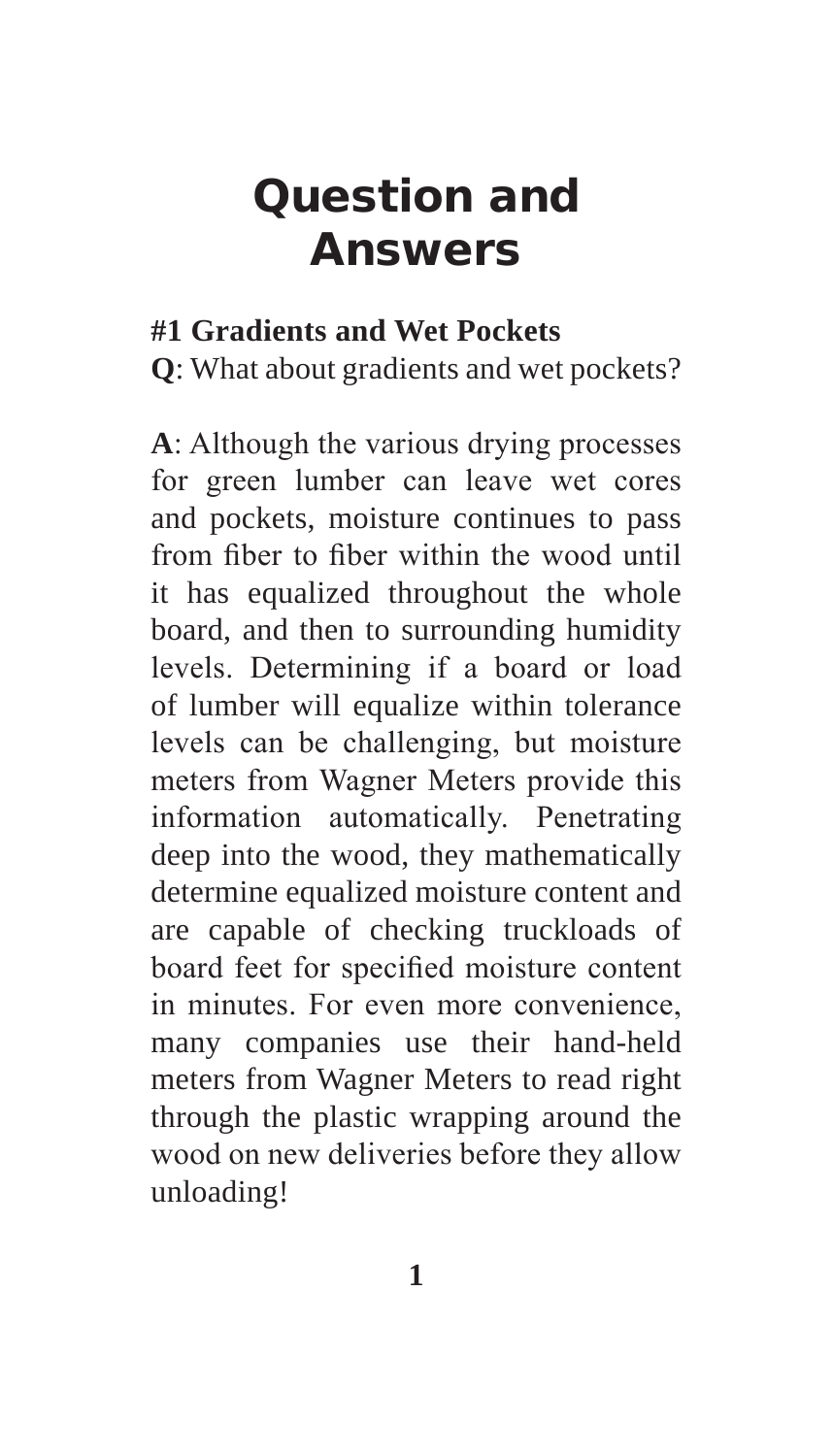## **#2 Surface Moisture**

**Q:** Is my moisture meter from Wagner Meters affected by surface moisture?

**A**: Most moisture meters can be affected by standing water or visible water on the board. You should always wipe off as much excess water as possible. Once the standing water is removed, your moisture meter from Wagner Meters will read slightly higher than normal, whereas other types of meters can show greatly exaggerated readings.

The Orion® 910, 930, 940, and 950 moisture meters feature Wagner's IntelliSense™ technology\*, going beyond the surface conditions for accurate measurements of moisture conditions inside the wood. Our hand-held moisture meters with lntelliSense™ technology measure moisture IN the wood, not ON the wood, giving fast, highly accurate moisture measurement for woodworking or wood flooring projects. In addition, it works without damage to the wood surface.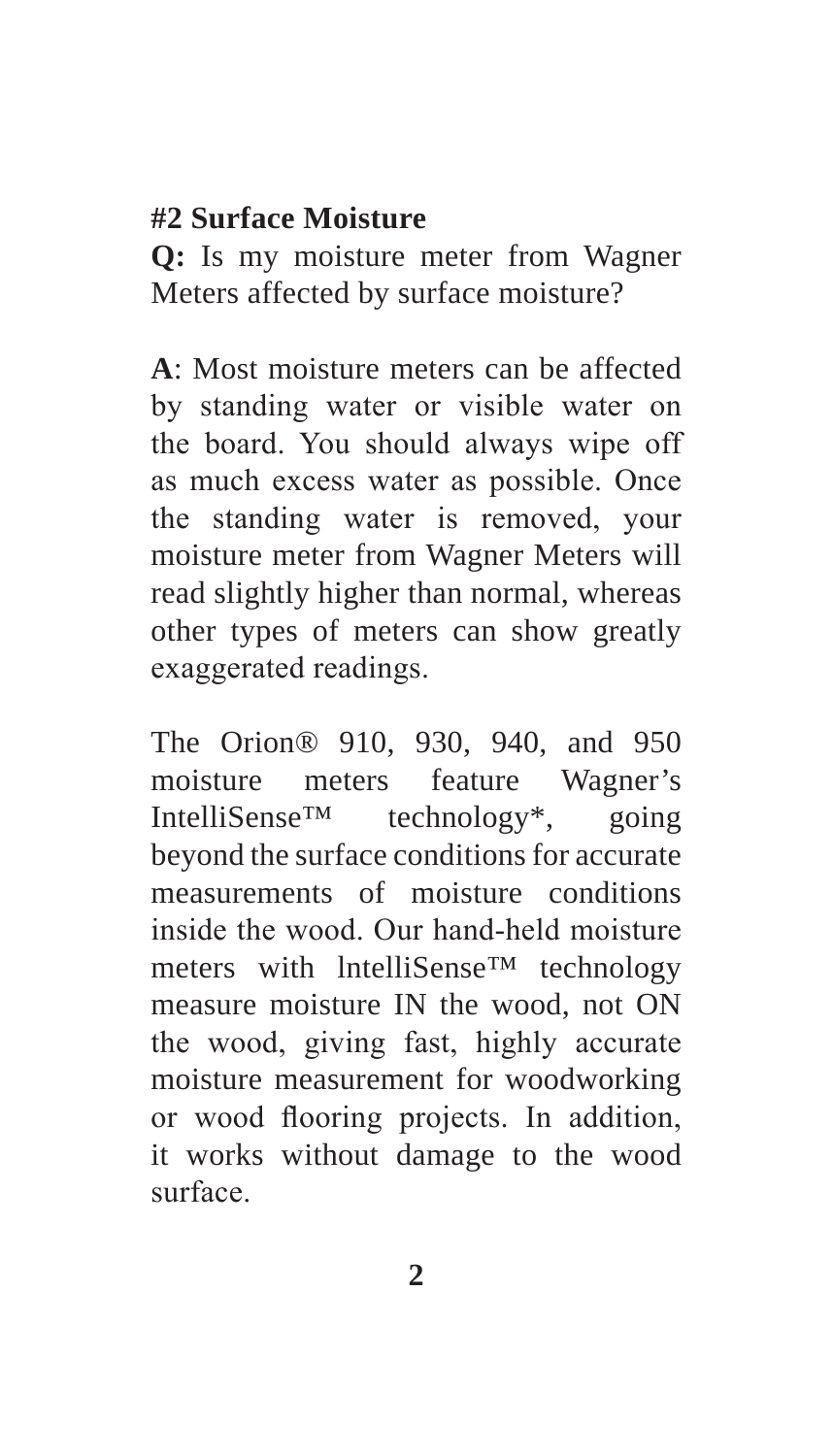\*Active in 3/4" mode only

*NOTE: If water is allowed to soak into the wood, it will naturally show higher moisture content. If a piece of wood is very rough, it will soak up the water quite readily, affecting readings for all meters*.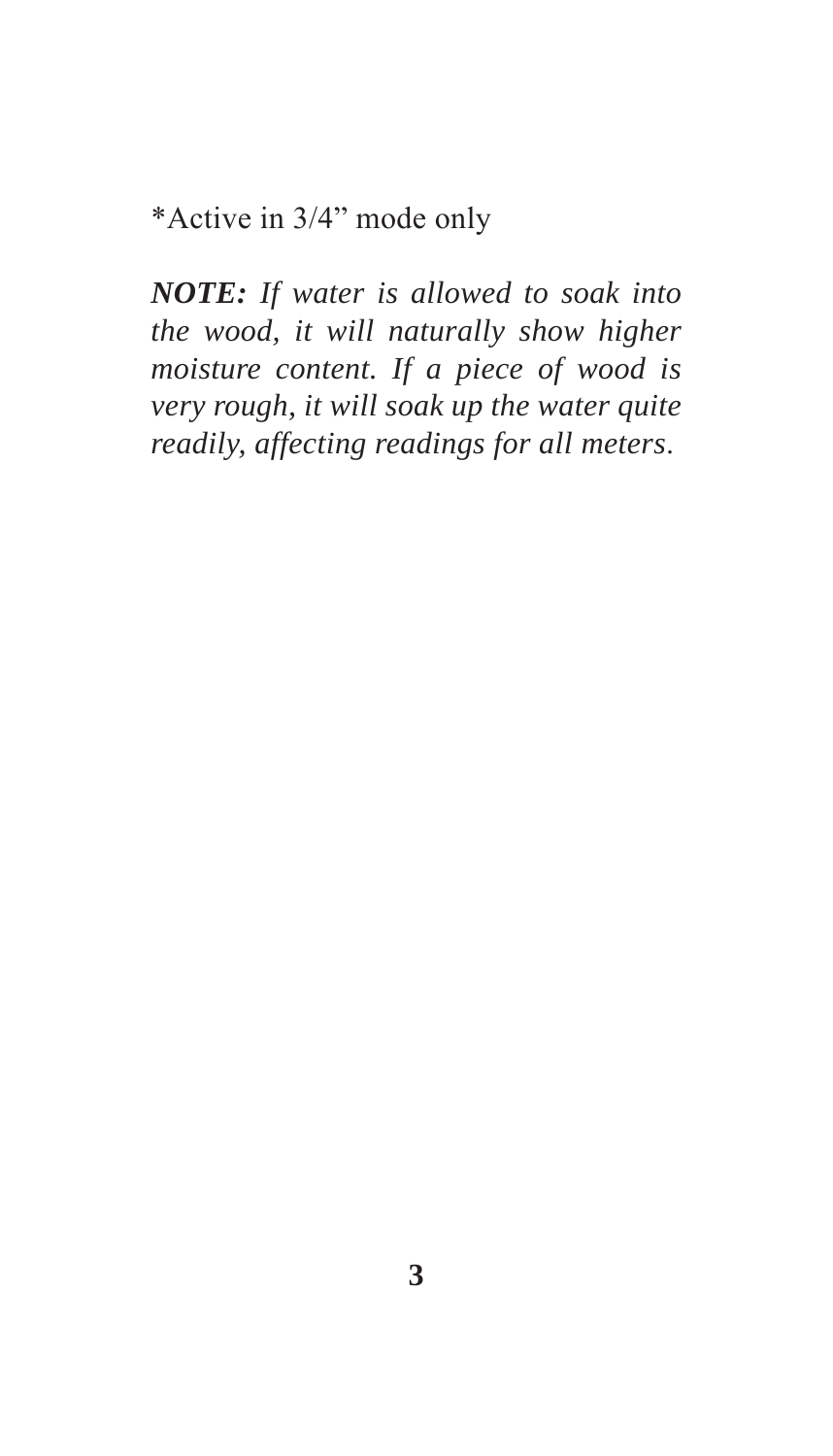# Species Setting Table

| <b>Species</b>   | <b>Setting</b> |
|------------------|----------------|
| Afrormosia       | 0.65           |
| Alder, Red       | 0.41           |
| American Red Oak | 0.63           |
| Andiroba         | 0.57           |
| Ash, Black       | 0.49           |
| Ash, Blue        | 0.58           |
| Ash, Green       | 0.56           |
| Ash, Oregon      | 0.55           |
| Ash, Red         | 0.55           |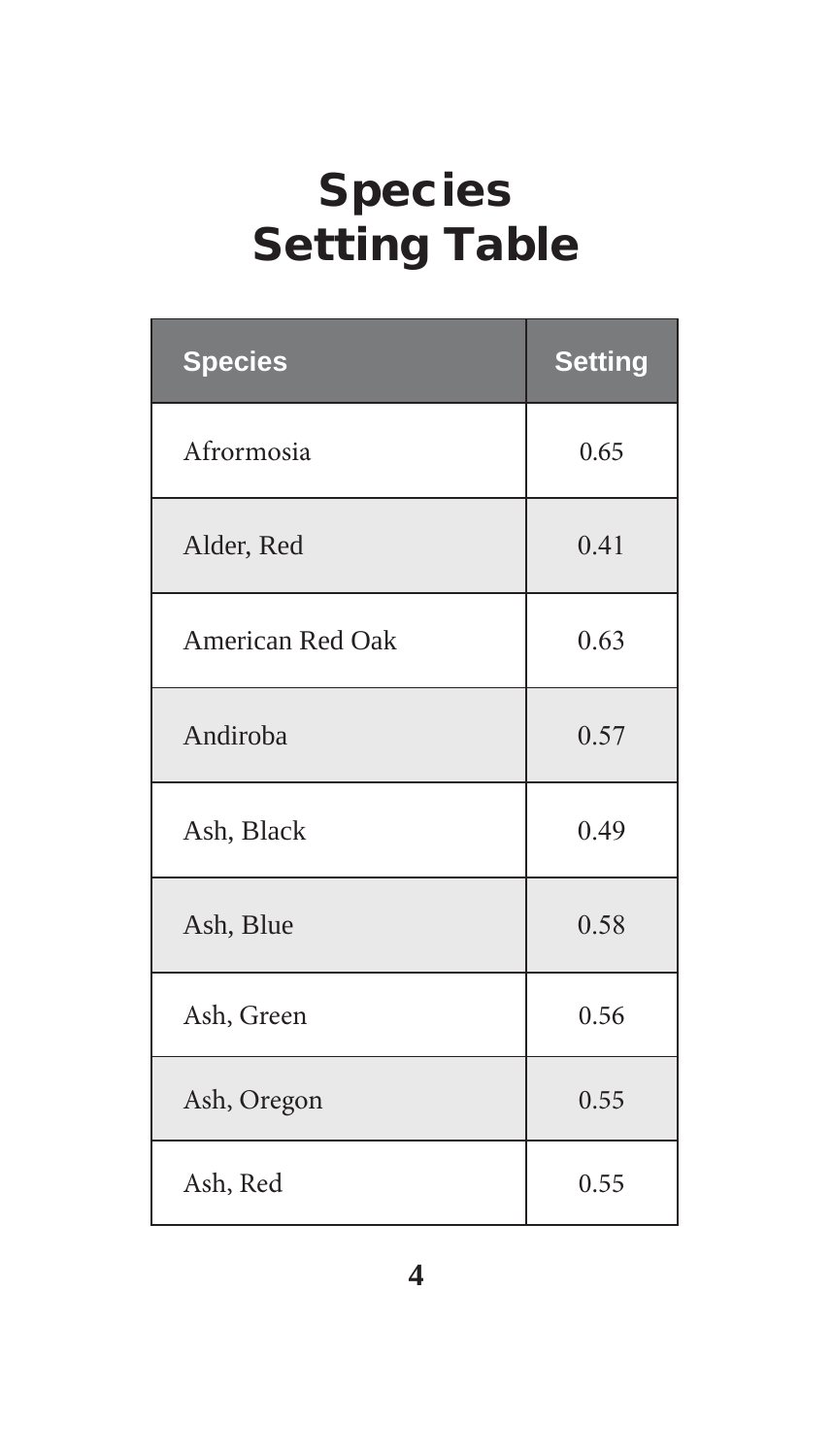| Ash, White                      | 0.60 |
|---------------------------------|------|
| Aspen, Bigtooth                 | 0.39 |
| Aspen, Quaking                  | 0.38 |
| Avodire                         | 0.51 |
| Baldcypress                     | 0.46 |
| <b>Balsa</b>                    | 0.14 |
| Balsamo (Myroxylon<br>balsamum) | 0.83 |
| Balsamo (Protium spp.)          | 0.55 |
| Banak (Virola spp.)             | 0.45 |
| Basswood, American              | 0.37 |
| Beech, American                 | 0.64 |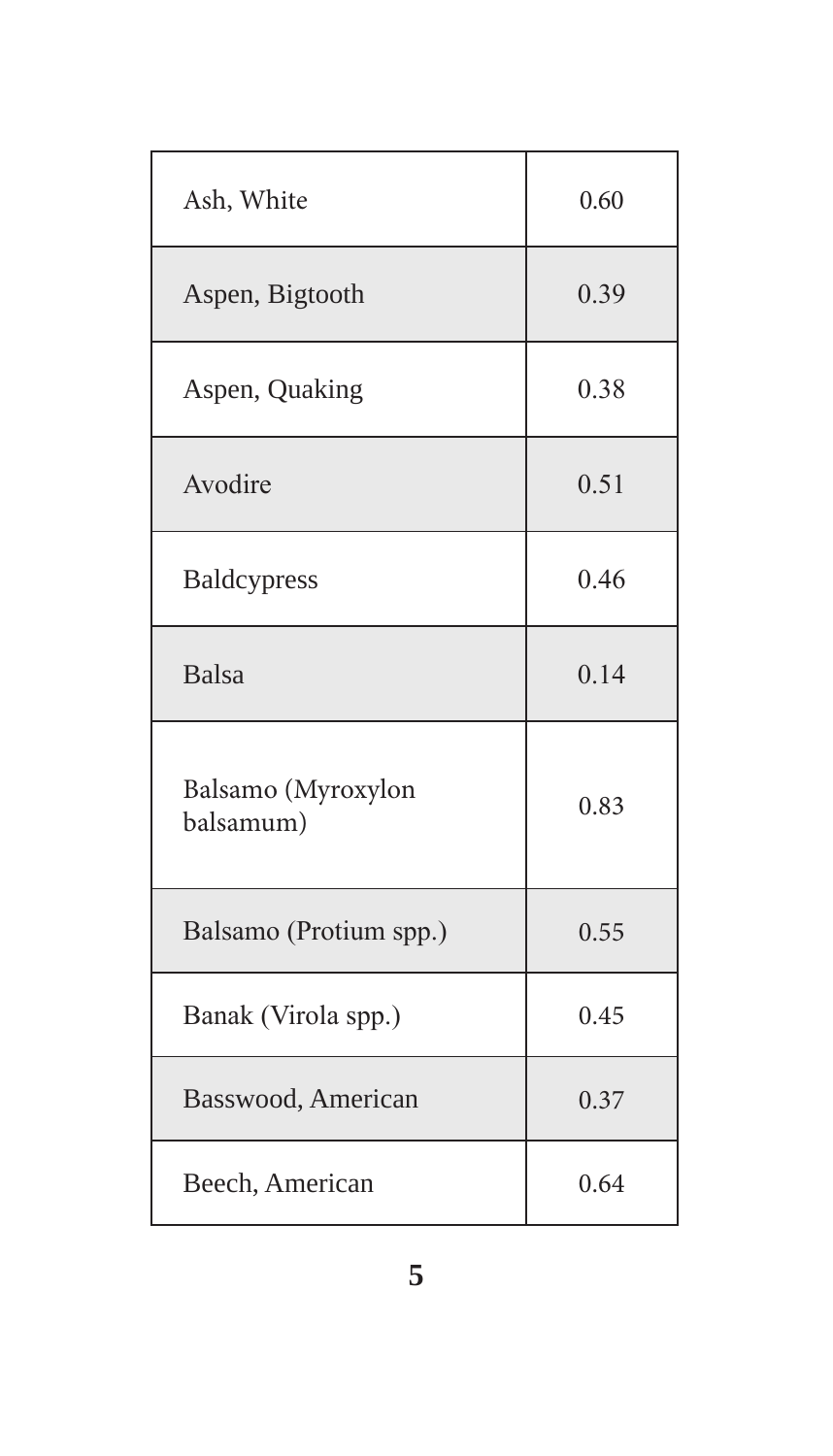| Beech, Euro                      | 0.67 |
|----------------------------------|------|
| Benge (Guibourtia<br>arnoldiana) | 0.70 |
| Birch, Paper                     | 0.55 |
| Birch, Sweet                     | 0.65 |
| Birch, White                     | 0.53 |
| Birch, Yellow                    | 0.62 |
| <b>Box</b>                       | 0.83 |
| <b>Brazilian Cherry</b>          | 0.83 |
| Brazilian Mahogany               | 0.47 |
| <b>British Elm</b>               | 0.53 |
| Bubinga (Guibourtia spp.)        | 0.75 |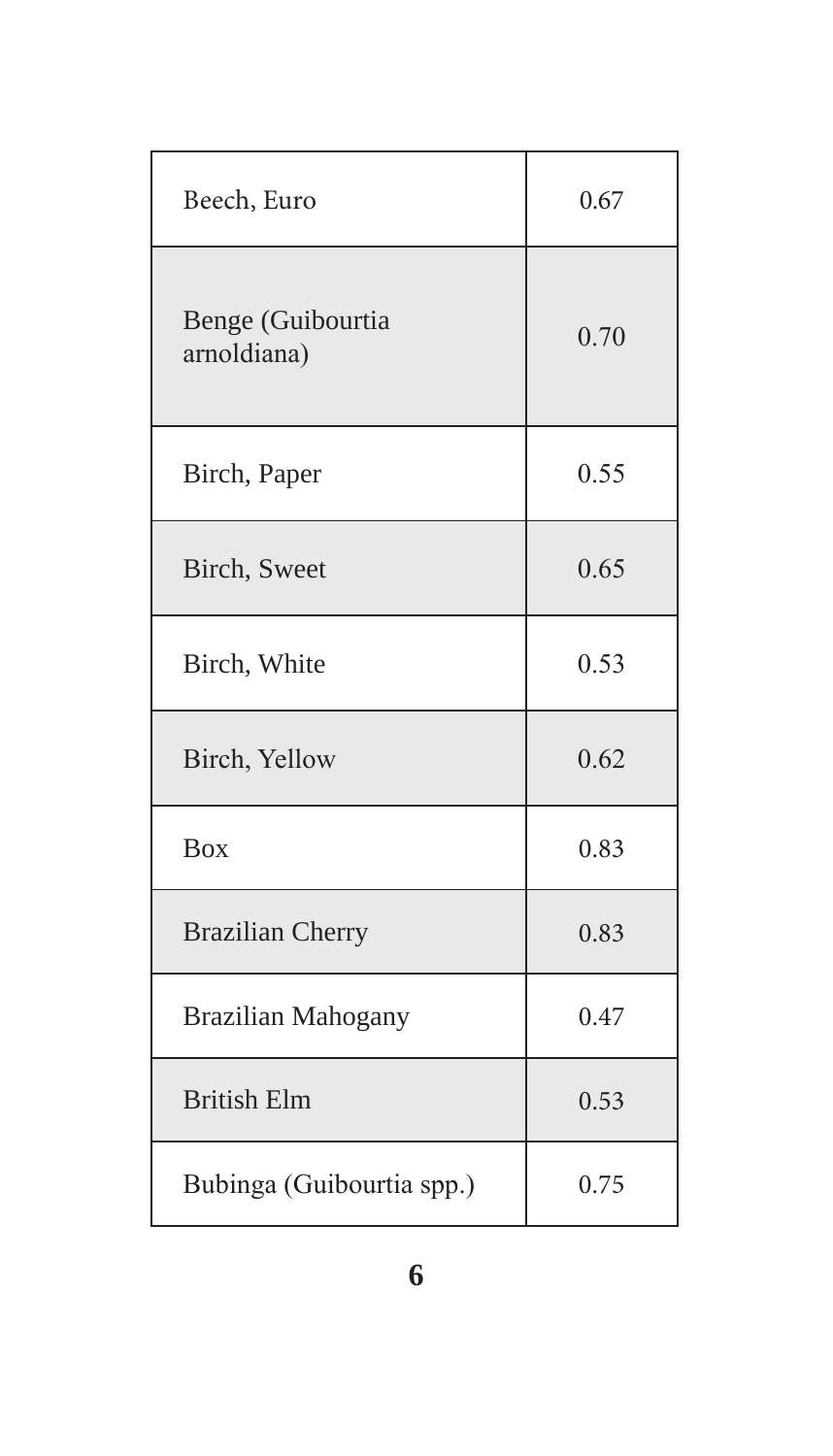| Butternut             | 0.38 |
|-----------------------|------|
| Cativo                | 0.42 |
| Cedar of Lebanon      | 0.53 |
| Cedar, Alaska         | 0.44 |
| Cedar, Atlantic White | 0.32 |
| Cedar, Eastern Red    | 0.47 |
| Cedar, Incense        | 0.37 |
| Cedar, Northern White | 0.31 |
| Cedar, Port Orford    | 0.43 |
| Cedar, Western Red    | 0.32 |
| Cedar, Yellow         | 0.44 |
| Cedrella              | 0.39 |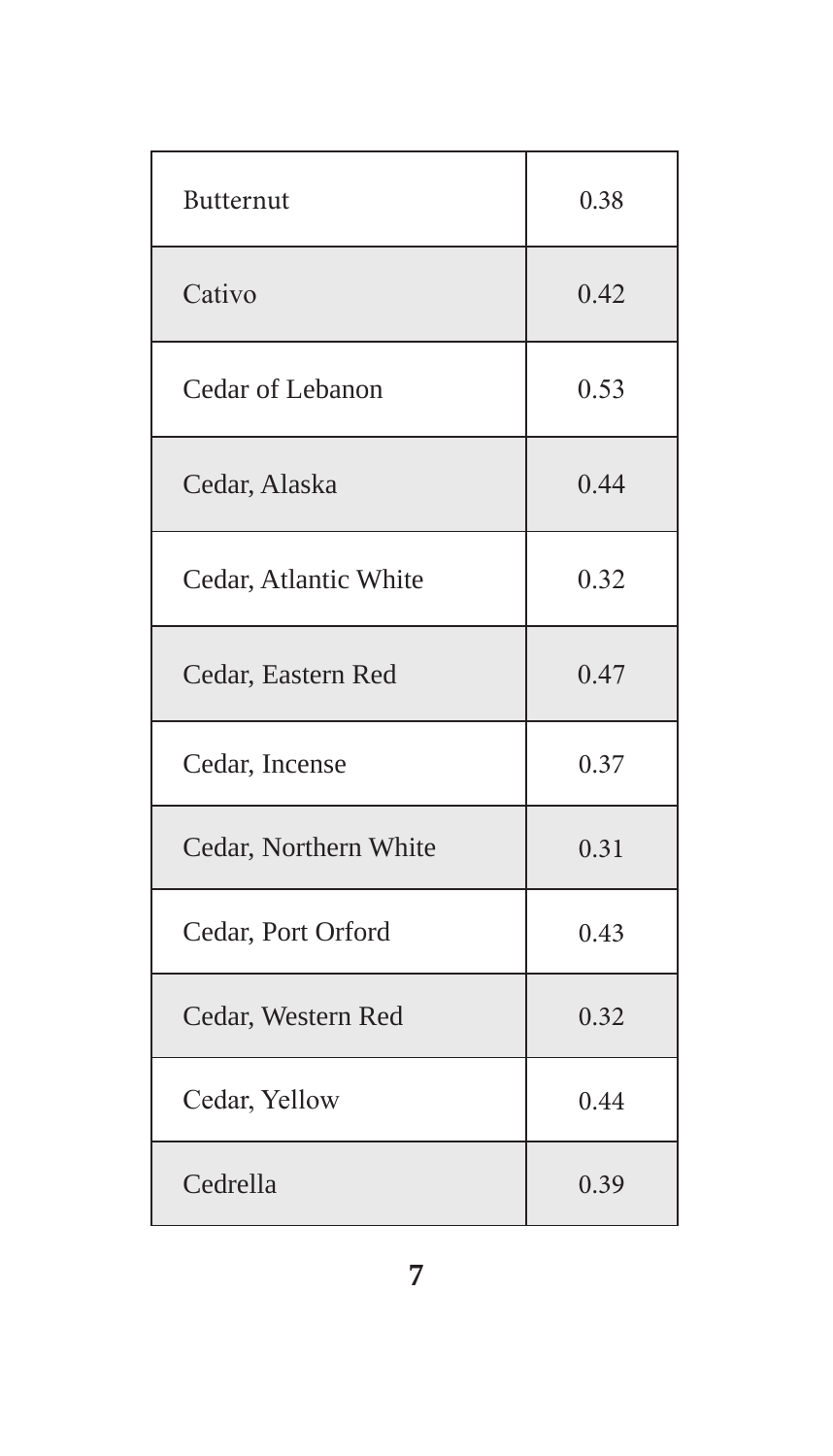| Cherry, Black                       | 0.50 |
|-------------------------------------|------|
| Chestnut, American                  | 0.43 |
| Cocobolo                            | 0.85 |
| Cottonwood,<br><b>Balsam Poplar</b> | 0.34 |
| Cottonwood, Black                   | 0.35 |
| Cottonwood, Eastern                 | 0.40 |
| Degame                              | 0.72 |
| Determa                             | 0.55 |
| Dogwood, Flowering                  | 0.72 |
| Douglas Fir                         | 0.48 |
| Ebony                               | 0.94 |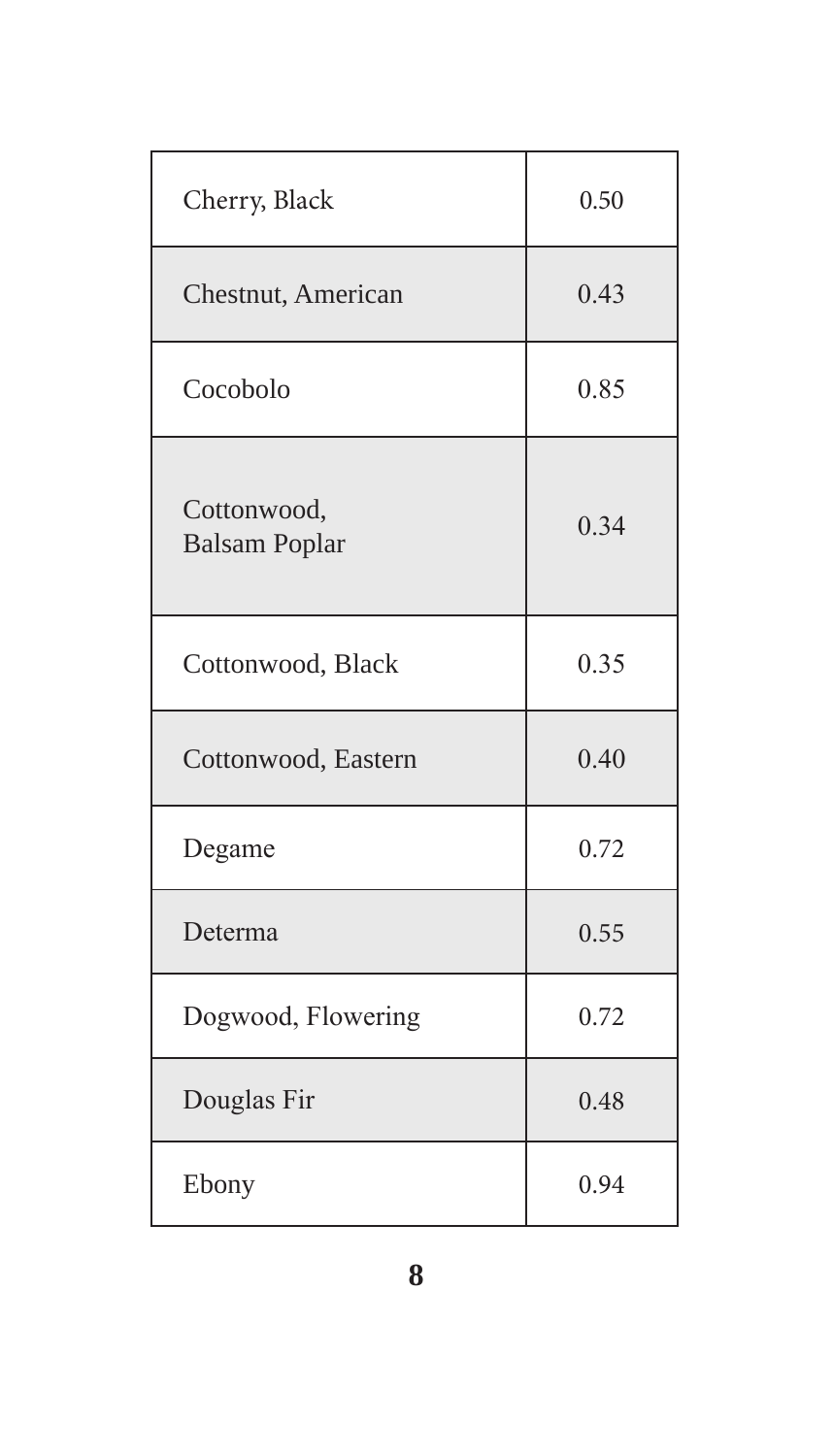| <b>Elliotis Pine</b> | 0.59 |
|----------------------|------|
| Elm, American        | 0.50 |
| Elm, Rock            | 0.63 |
| Elm, Slippery        | 0.53 |
| English Cherry       | 0.58 |
| English Oak          | 0.57 |
| European Ash         | 0.58 |
| European Walnut      | 0.56 |
| Fir, Balsam          | 0.35 |
| Fir, California Red  | 0.38 |
| Fir, Grand           | 0.37 |
| Fir, Noble           | 0.39 |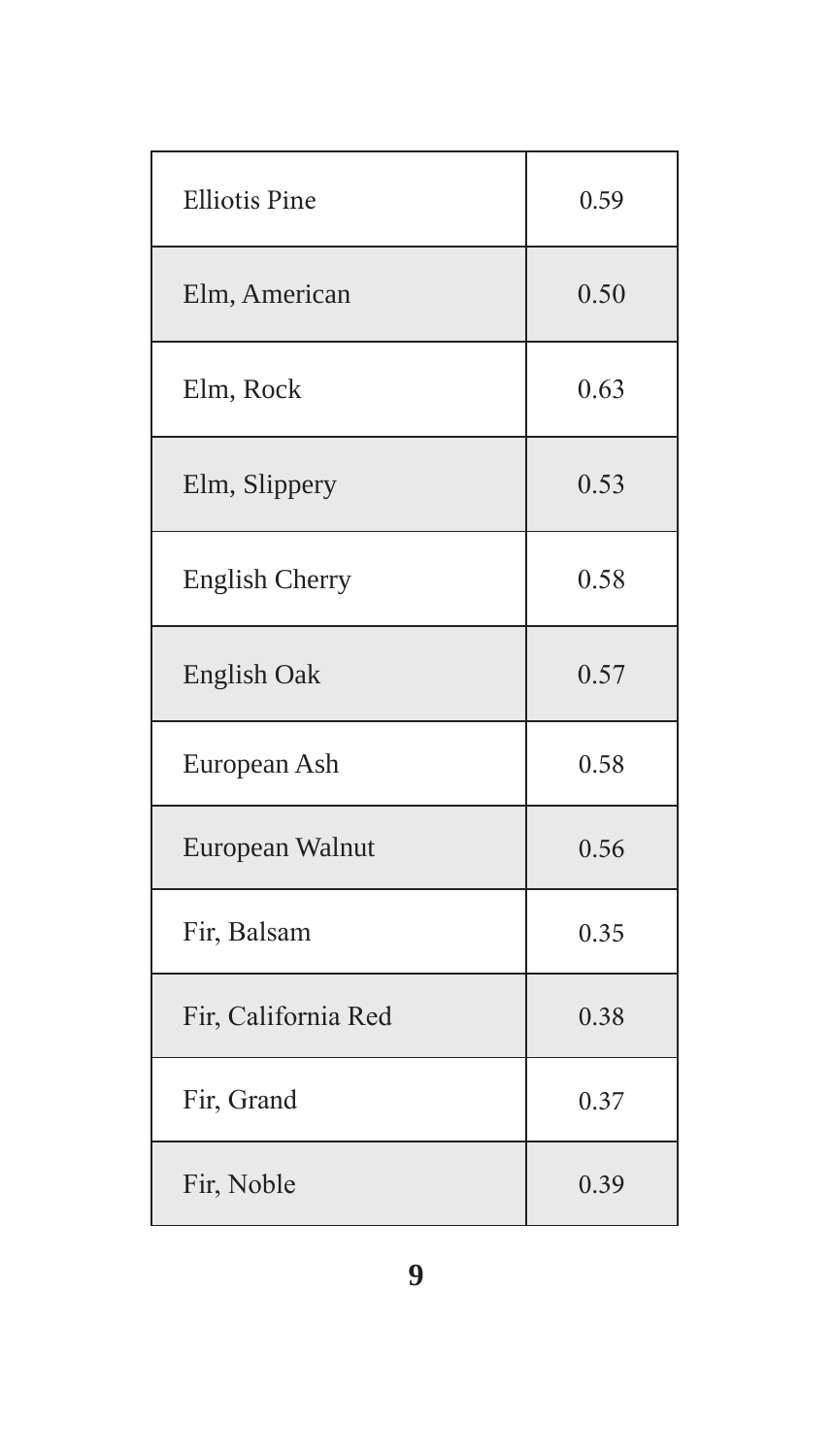| Fir, Pacific Silver    | 0.43 |
|------------------------|------|
| Fir, Subalpine         | 0.32 |
| Fir, White             | 0.39 |
| Gombeira               | 1.00 |
| Guatambu (Argentinean) | 0.70 |
| Guatambu (Brazil)      | 0.79 |
| Gum, Black             | 0.50 |
| Gum, Red               | 0.52 |
| Hackberry              | 0.53 |
| Hemlock, Eastern       | 0.40 |
| Hemlock, Mountain      | 0.45 |
| Hemlock, Western       | 0.45 |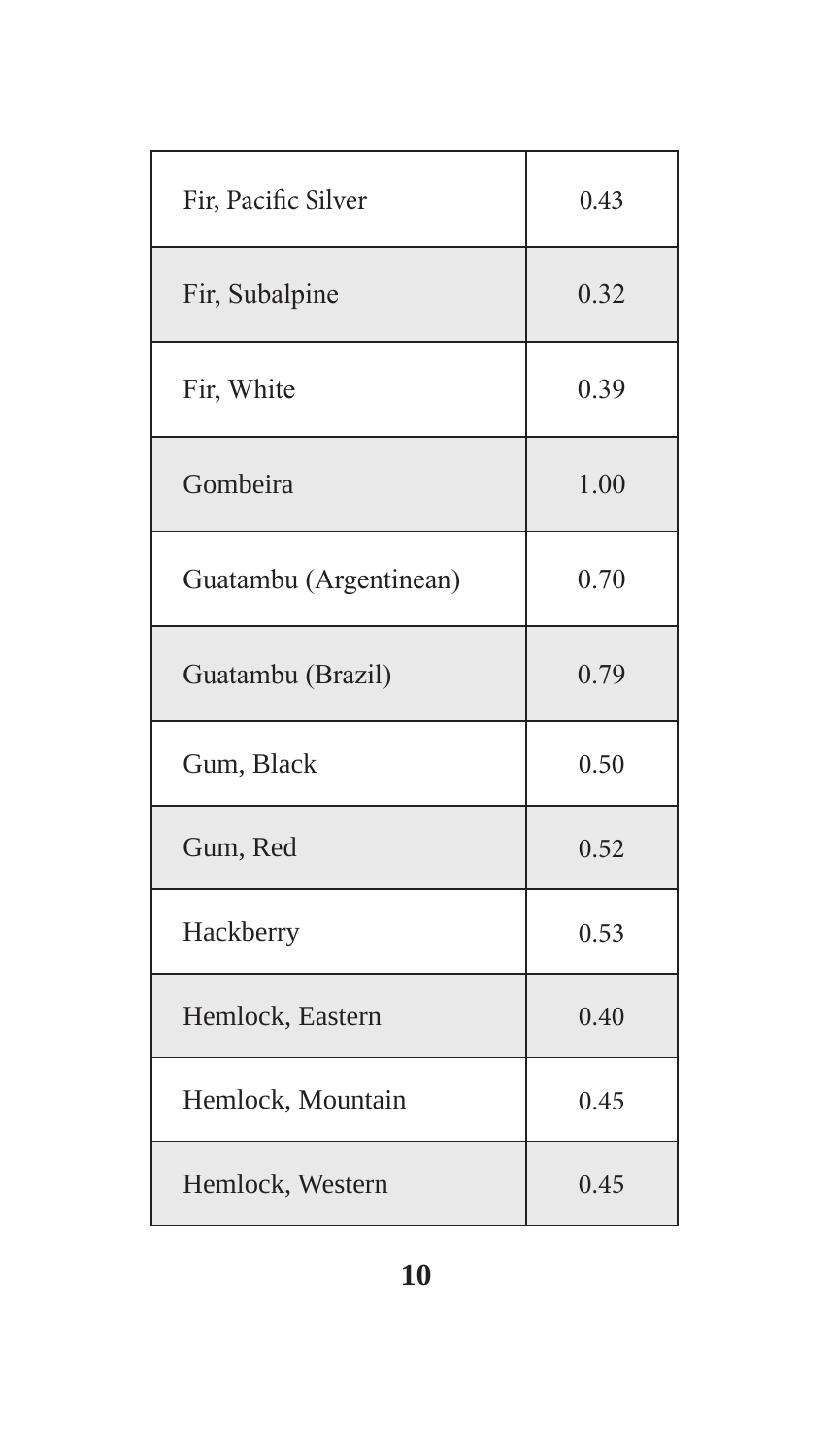| Hickory (Pecan), Bitternut | 0.66 |
|----------------------------|------|
| Hickory (Pecan), Nutmeg    | 0.60 |
| Hickory (Pecan), Water     | 0.62 |
| Hickory (True), Mockernut  | 0.72 |
| Hickory (True), Pignut     | 0.75 |
| Hickory (True), Shagbark   | 0.72 |
| Hickory (True), Shellbark  | 0.69 |
| Hickory, Pecan             | 0.66 |
| Holly, American            | 0.55 |
| Hophornbeam, Eastern       | 0.70 |
| Hura                       | 0.40 |
| Indian laurel              | 0.79 |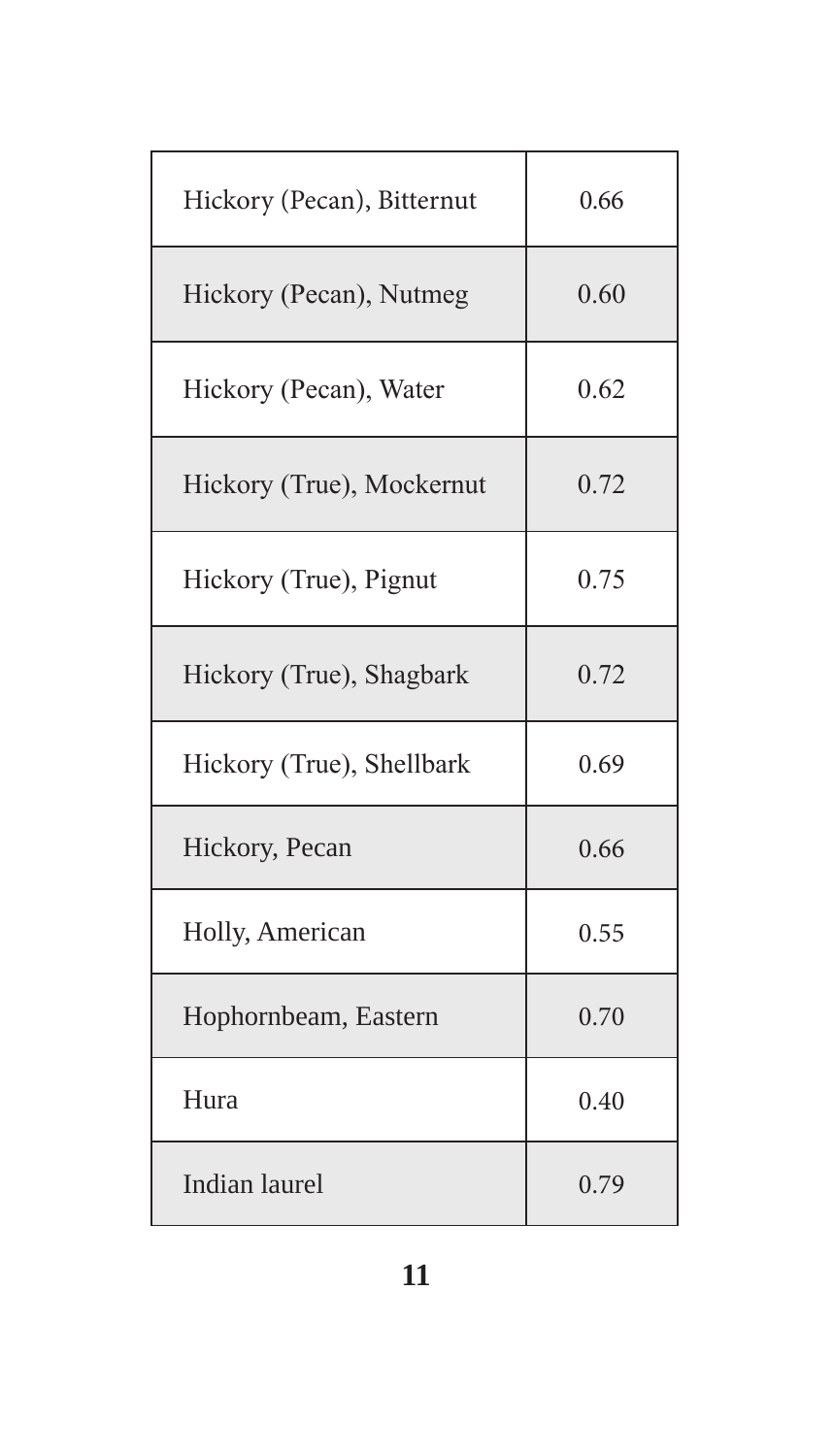| Ipe                             | 0.99 |
|---------------------------------|------|
| Iroko                           | 0.57 |
| Jacaranda                       | 0.34 |
| Jarrah                          | 0.75 |
| Jelutong                        | 0.38 |
| Kapur                           | 0.70 |
| Karri                           | 0.79 |
| Keruing (Dipterocarpus<br>spp.) | 0.76 |
| Kingwood                        | 1.16 |
| KOA (Acacia Koa)                | 0.63 |
| Larch, Euro                     | 0.48 |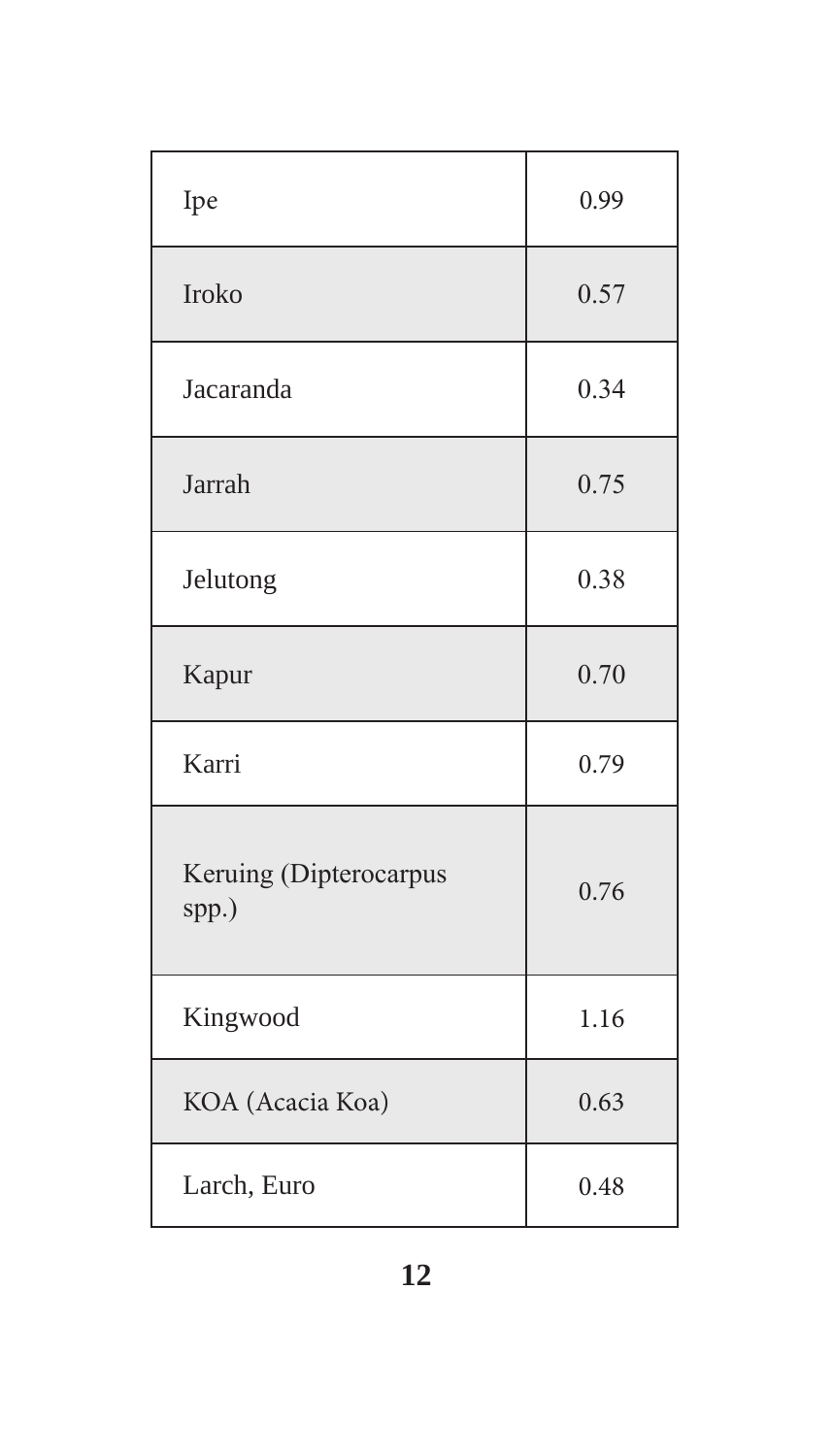| Larch, Western     | 0.52 |
|--------------------|------|
| Laurel, California | 0.55 |
| Lignum Vitae       | 1.13 |
| Limba              | 0.40 |
| Locust, Black      | 0.69 |
| Macassar Ebony     | 0.90 |
| Madrone, Pacific   | 0.64 |
| Magnolia, Southern | 0.50 |
| Mahogany, African  | 0.44 |
| Mahogany, True     | 0.47 |
| Manni              | 0.63 |
| Maple, Bigleaf     | 0.48 |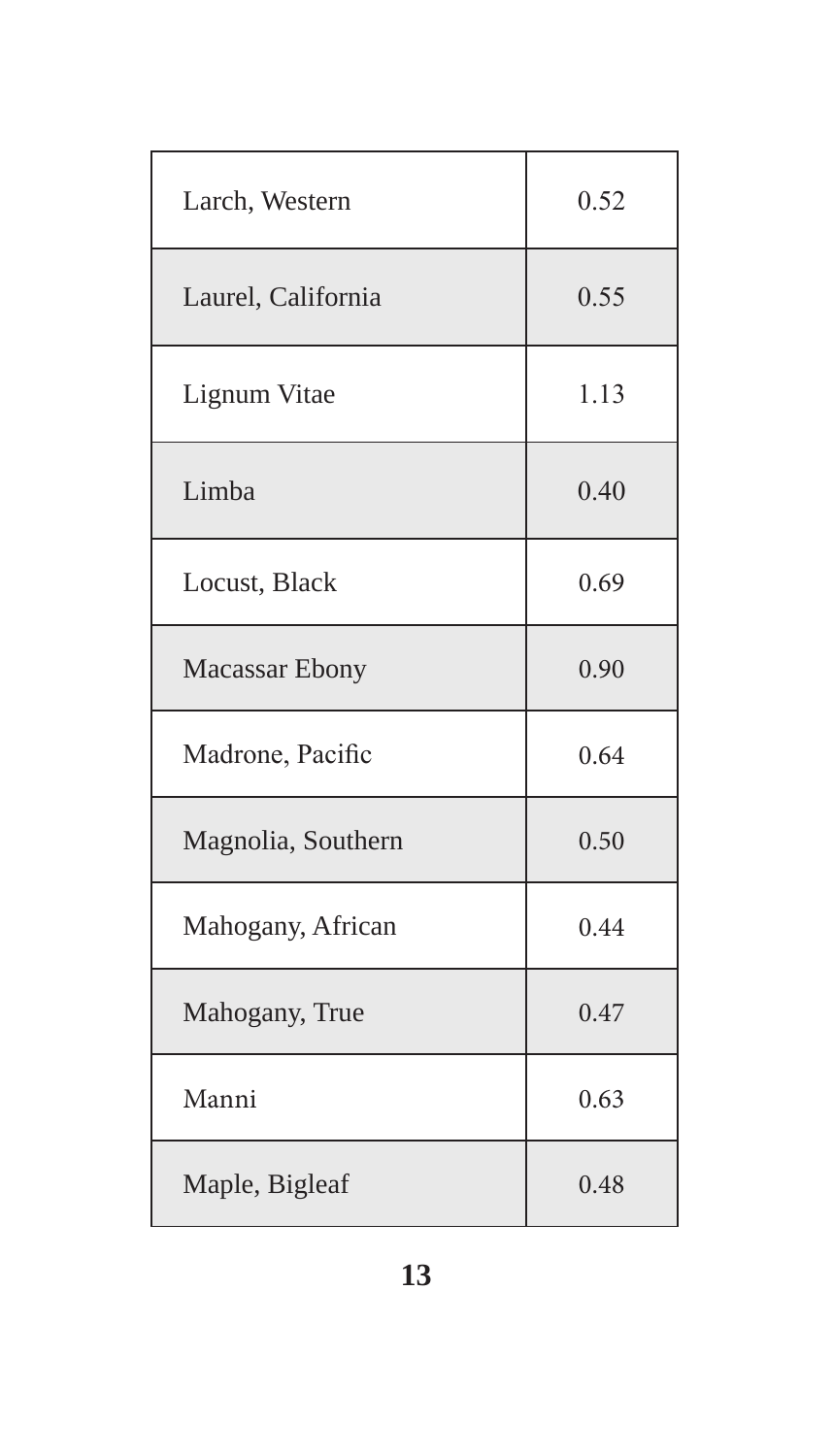| Maple, Black                      | 0.57 |
|-----------------------------------|------|
| Maple, Hard                       | 0.60 |
| Maple, Red                        | 0.54 |
| Maple, Silver                     | 0.47 |
| Maple, Soft                       | 0.49 |
| Maple, Sugar                      | 0.63 |
| Merbau                            | 0.67 |
| Mersawa                           | 0.54 |
| Mesquite                          | 0.86 |
| Monkeypod                         | 0.50 |
| Mountain Ash (Eucalyptus<br>spp.) | 0.62 |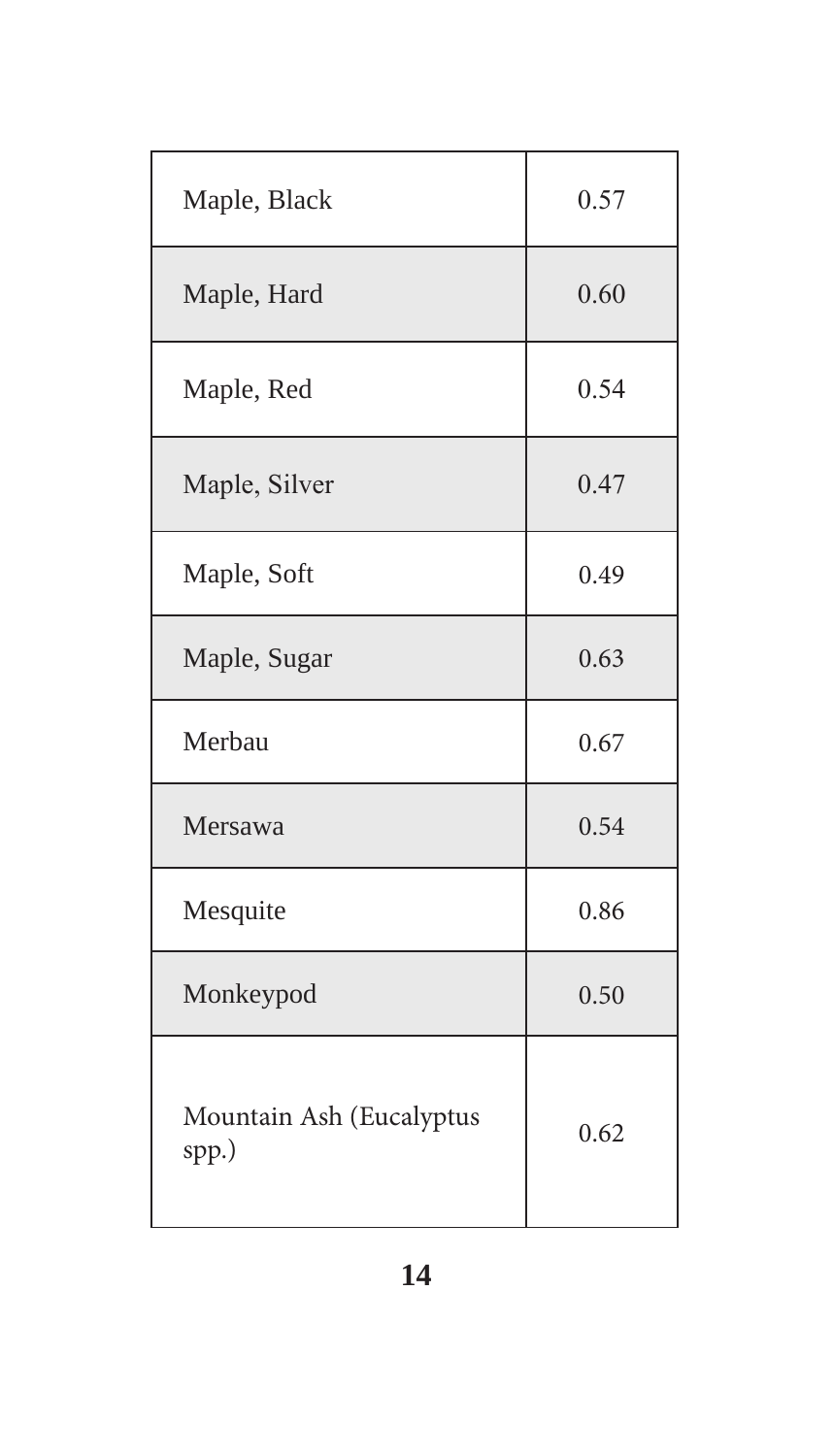| Muninga               | 0.59 |
|-----------------------|------|
| Myrtle, Oregon        | 0.55 |
| Myrtle, Tasmanian     | 0.64 |
| Oak (Red), Black      | 0.61 |
| Oak (Red), Cherrybark | 0.68 |
| Oak (Red), Laurel     | 0.63 |
| Oak (Red), Northern   | 0.63 |
| Oak (Red), Pin        | 0.63 |
| Oak (Red), Scarlet    | 0.67 |
| Oak (Red), Southern   | 0.59 |
| Oak (Red), Water      | 0.63 |
| Oak (Red), Willow     | 0.69 |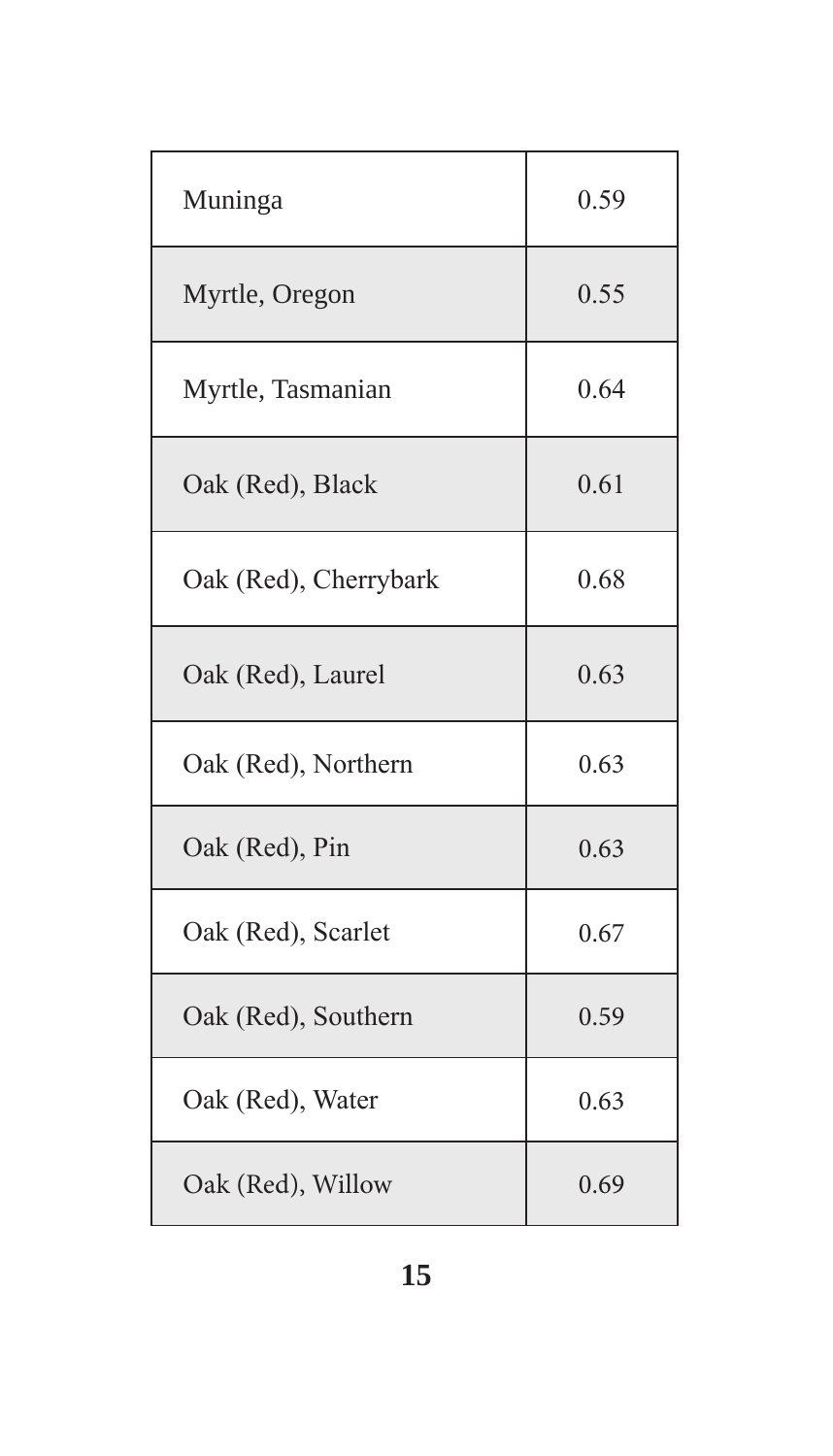| Oak (White), Bur               | 0.64 |
|--------------------------------|------|
| Oak (White), Chestnut          | 0.66 |
| Oak (White), Overcup           | 0.63 |
| Oak (White), Post              | 0.67 |
| Oak (White), Swamp<br>Chestnut | 0.67 |
| Oak (White), Swamp             | 0.72 |
| Oak, California Black          | 0.53 |
| Oak, White                     | 0.68 |
| Obeche                         | 0.32 |
| Okoume                         | 0.35 |
| Olive                          | 0.81 |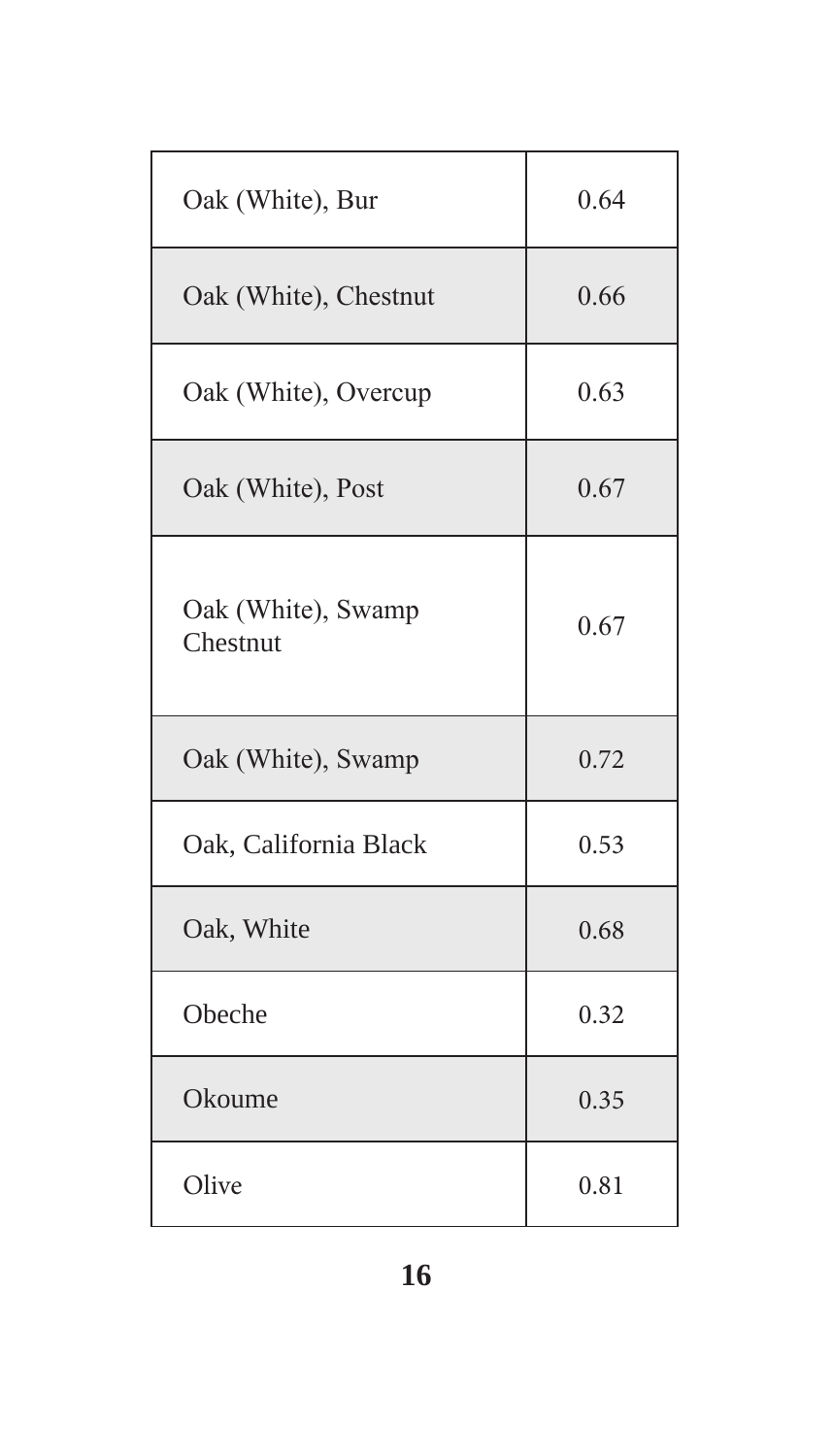| Opepe                               | 0.68 |
|-------------------------------------|------|
| Padauk (Pterocarpus<br>indicus)     | 0.57 |
| Padauk (Pterocarpus<br>macrocarpus) | 0.79 |
| Padauk (Pterocarpus<br>macrocarpus) | 0.71 |
| Parana Pine                         | 0.49 |
| Pecan                               | 0.60 |
| Peroba de Campos                    | 0.66 |
| Peroba Rosa                         | 0.71 |
| Persimmon, Common                   | 0.71 |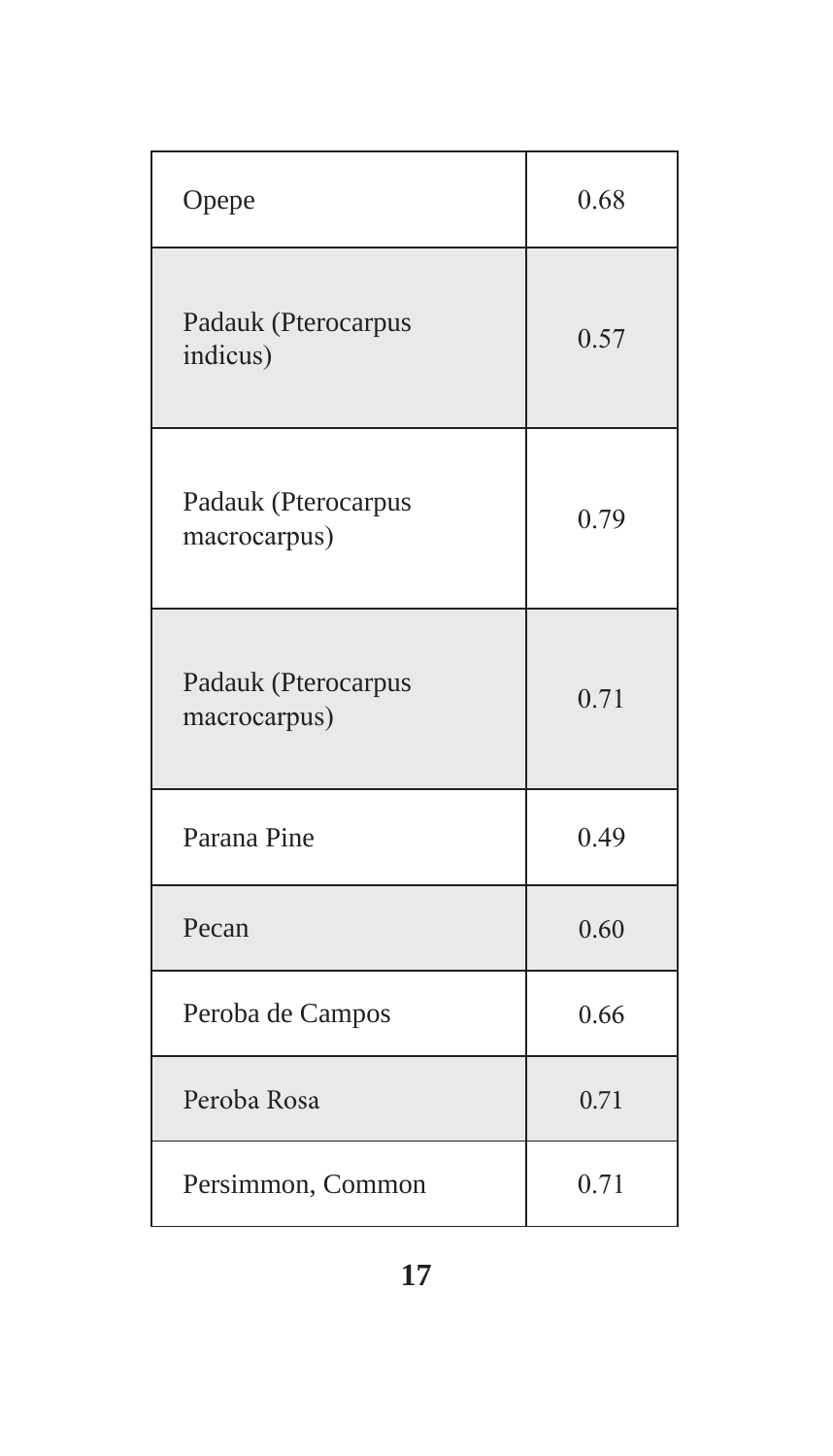| Pine, Hoop          | 0.44 |
|---------------------|------|
| Pine, Eastern White | 0.35 |
| Pine, Jack          | 0.43 |
| Pine, Loblolly      | 0.51 |
| Pine, Lodgepole     | 0.41 |
| Pine, Longleaf      | 0.59 |
| Pine, Pitch         | 0.52 |
| Pine, Pond          | 0.56 |
| Pine, Ponderosa     | 0.40 |
| Pine, Red           | 0.46 |
| Pine, Sand          | 0.48 |
| Pine, Shortleaf     | 0.51 |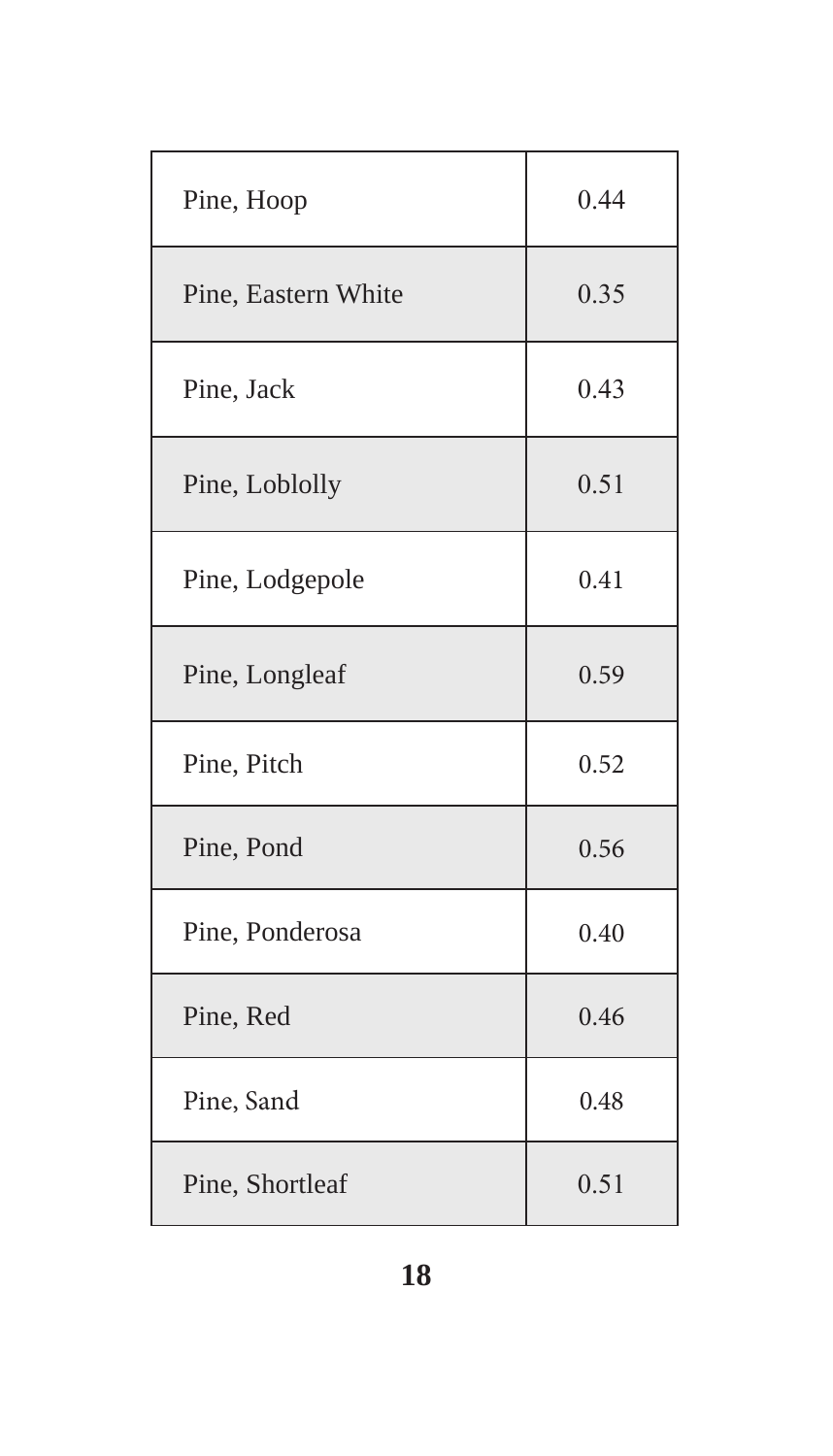| Pine, Slash         | 0.59 |
|---------------------|------|
| Pine, Spruce        | 0.44 |
| Pine, Sugar         | 0.36 |
| Pine, Virginia      | 0.48 |
| Pine, Western White | 0.35 |
| Poplar, Yellow      | 0.42 |
| Plane (Lacewood)    | 0.49 |
| Primavera           | 0.42 |
| Purpleheart         | 0.71 |
| Radiata Pine        | 0.45 |
| Ramin               | 0.56 |
| Redwood, Old-Growth | 0.40 |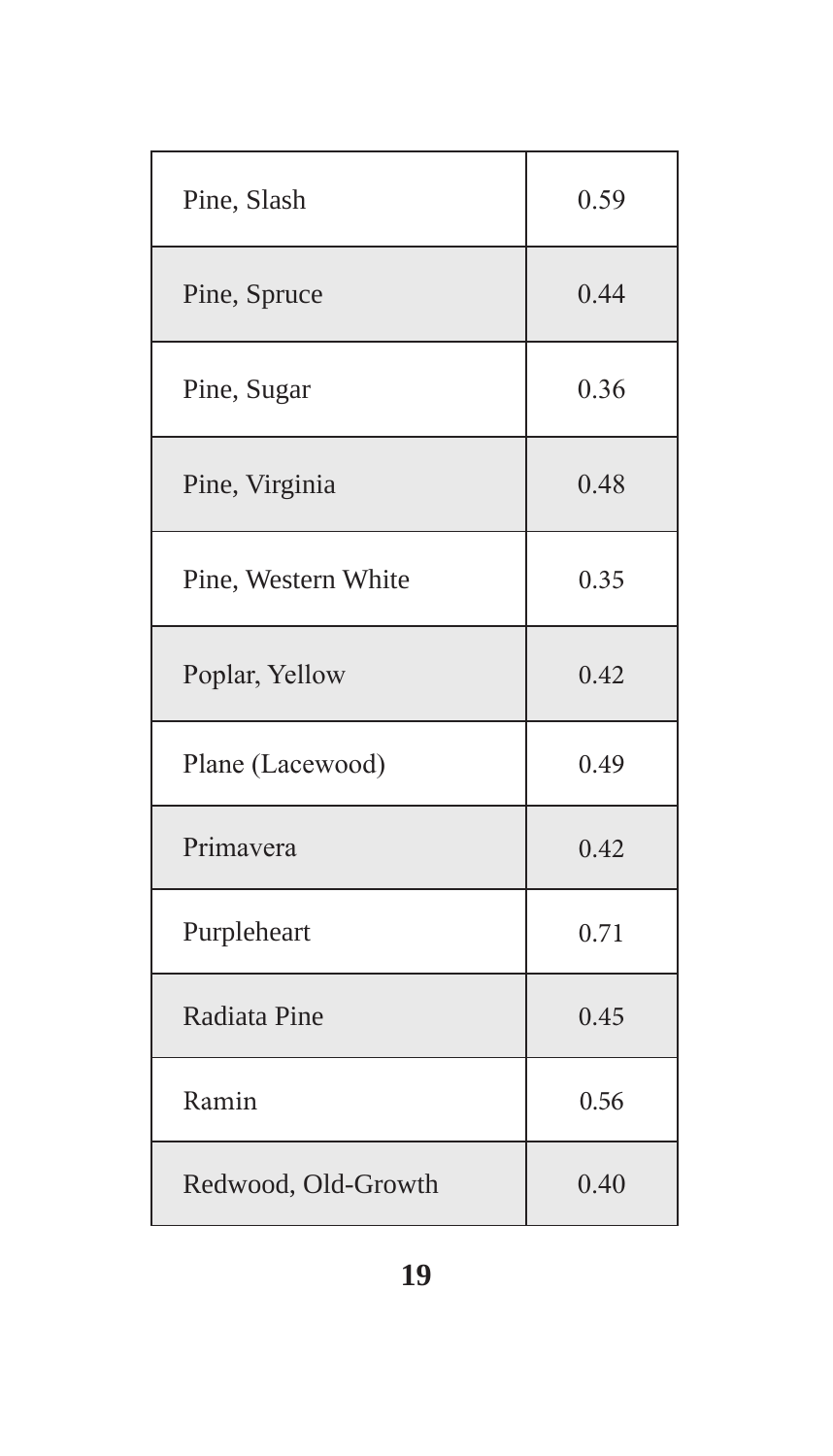| Redwood, Young-Growth                    | 0.35 |
|------------------------------------------|------|
| Roble (Tabebuia spp.)                    | 0.55 |
| Rosewood, Brazilian<br>(Dalbergia nigra) | 0.84 |
| Rosewood, Indian                         | 0.79 |
| Rubberwood                               | 0.51 |
| Sapele                                   | 0.60 |
| Sassafras                                | 0.46 |
| <b>Scots Pine</b>                        | 0.45 |
| Spanish Cedar                            | 0.44 |
| Spruce, Northern                         | 0.36 |
| Spruce, Black                            | 0.42 |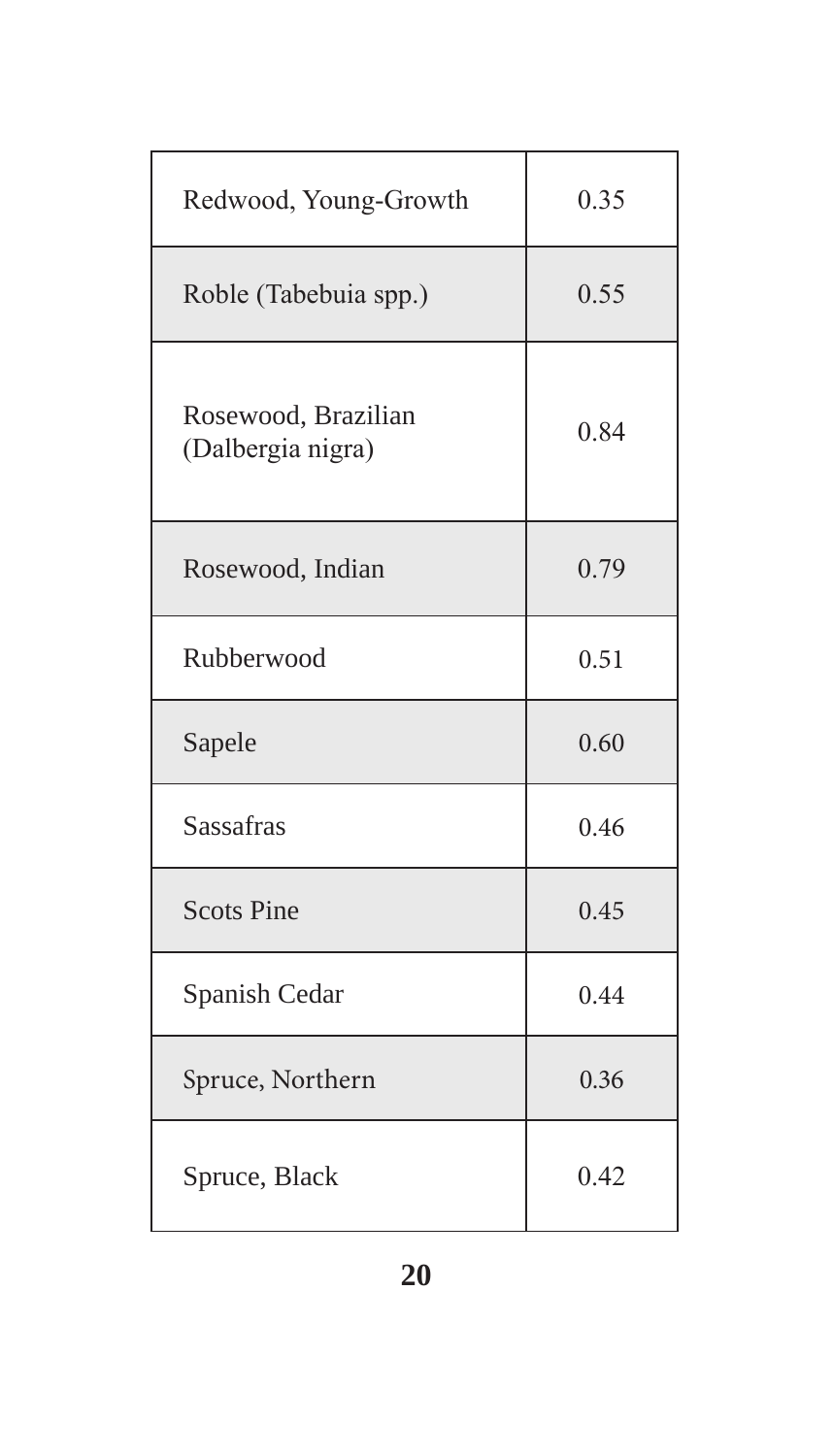| Spruce, Engelmann             | 0.35 |
|-------------------------------|------|
| Spruce, Red                   | 0.40 |
| Spruce, Sitka                 | 0.40 |
| Spruce, White                 | 0.36 |
| <b>Sweet Chestnut</b>         | 0.51 |
| Sweetgum                      | 0.52 |
| Sycamore, American            | 0.49 |
| SYP (Southern Yellow<br>Pine) | 0.56 |
| Tamarack                      | 0.53 |
| Tanoak                        | 0.64 |
| Tatajuba                      | 0.72 |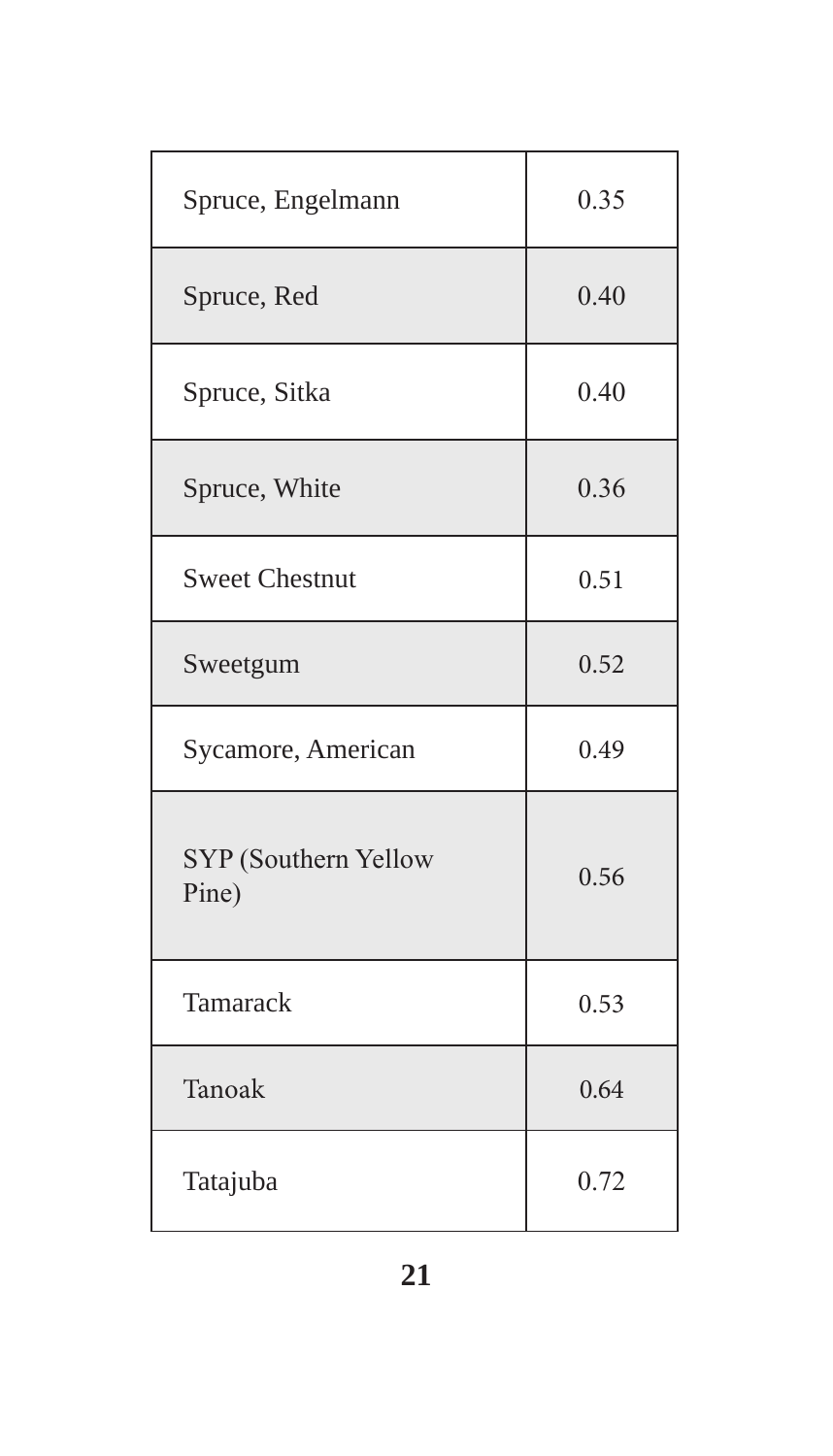| Tauari (Couratari spp.)   | 0.53 |
|---------------------------|------|
| Tawa (Beilschmiedia tawa) | 0.62 |
| Tawa (Pometia spp.)       | 0.58 |
| Teak                      | 0.57 |
| Tupelo, Black             | 0.50 |
| Tupelo, Water             | 0.50 |
| Virola (Virola spp.)      | 0.45 |
| Walnut, Black             | 0.55 |
| Wenge (Millettia spp.)    | 0.82 |
| Willow, Black             | 0.39 |
| Yellow-Poplar             | 0.42 |
| Yew                       | 0.63 |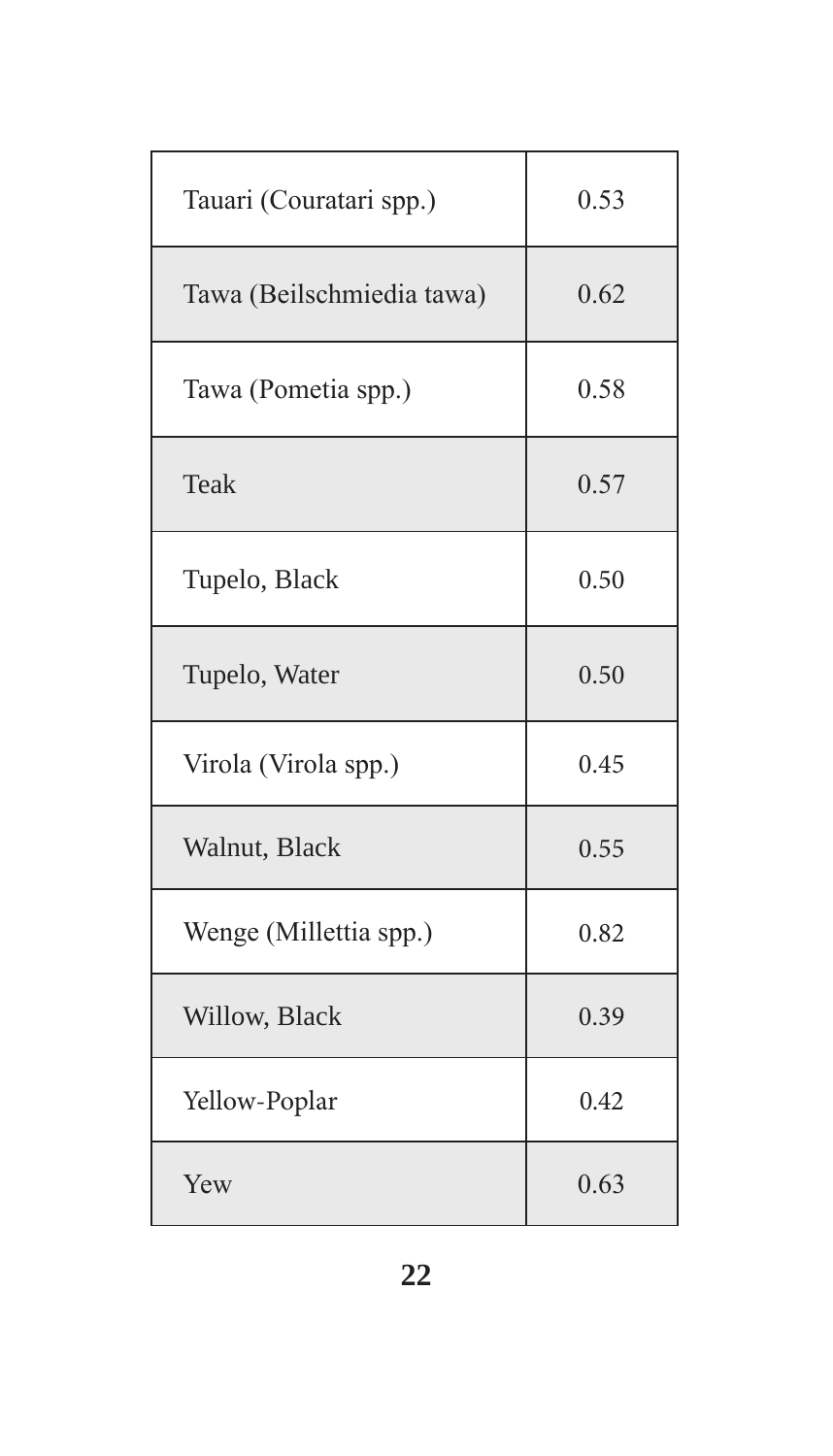| Zebrano |  |
|---------|--|

| Plywood, OSB, and MDF | <b>Setting</b> |
|-----------------------|----------------|
| Plywood               | 0.57           |
| <b>OSB</b>            | 0.62           |
| Permacore MDF         | 0.70           |
| HDF core              | 0.85           |
| AdvanTech™            | 0.60           |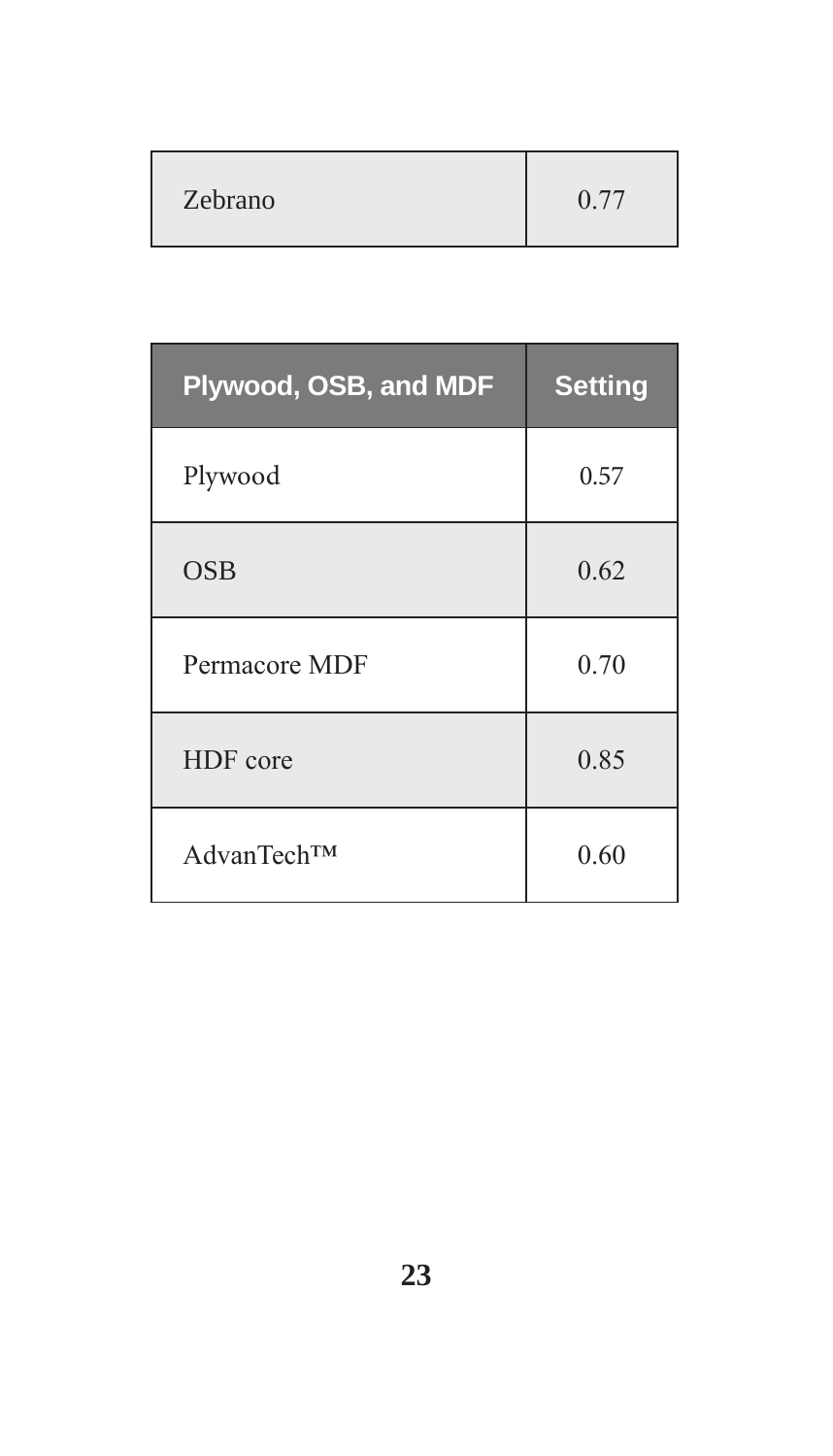# Species Setting Data Sources

These settings are based on the best, most current world data and are used to determine the species correction factor within the meter. The values provide average density values for the species. A coefficient of variation (COV) of about 10% describes the variability inherent in many common domestic (US) species.

If your lumber is not listed in the Species Settings Tables provided, or you are dealing with an unknown species, the value may be determined by referring to the "Determining Specific Gravity" section on page 31. Additional resources are:

- Wagner Meters online Species Settings: www.wagnerspecies.com
- Woodworker's Source (Wood Library): www.woodworkerssource. com/wood\_library.php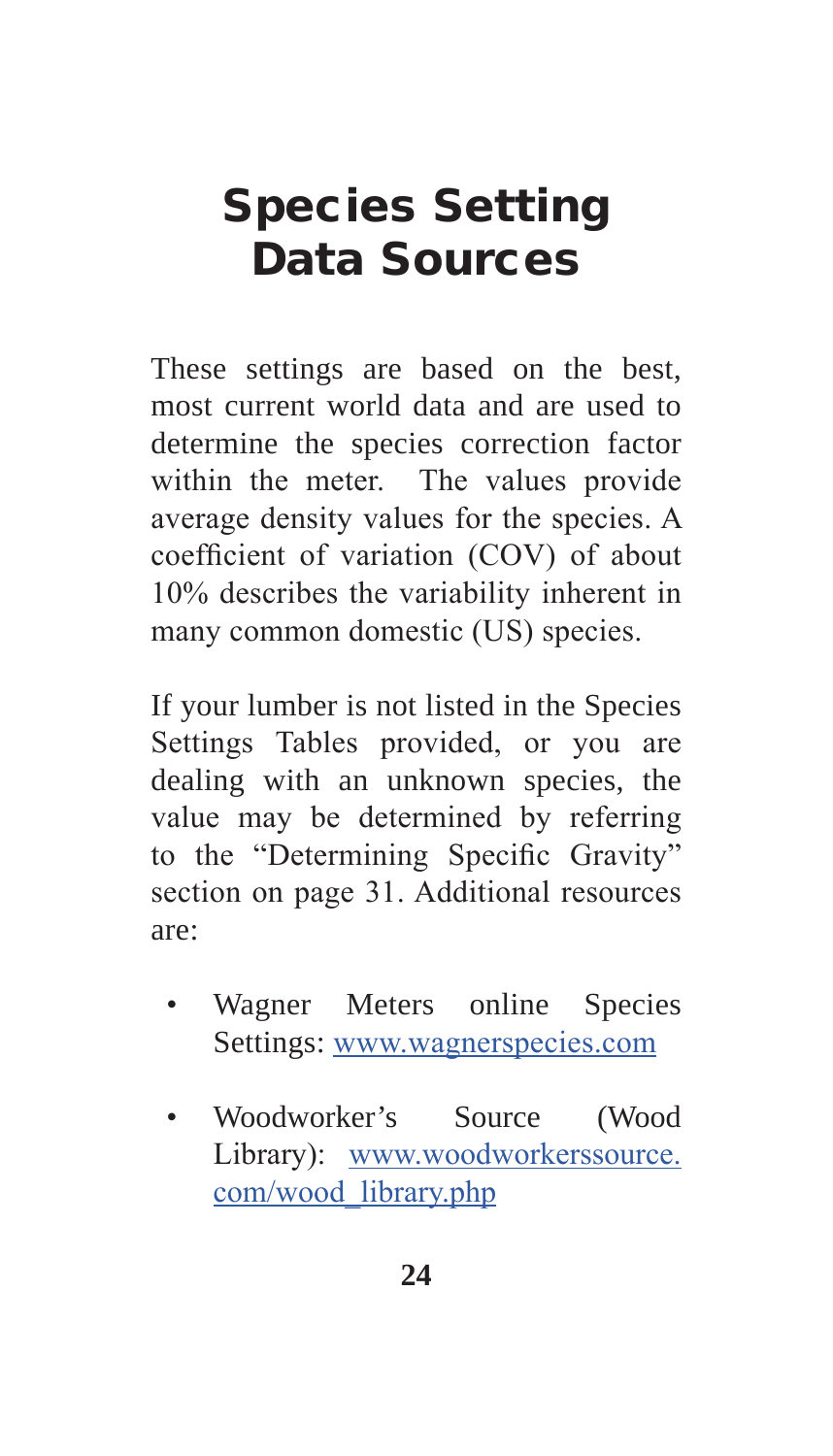- The Wood Handbook: www.fpl. fs.fed.us/documnts/fplgtr/fplgtr113/ fplgtr113.htm
- The Forest Products Lab: www.fpl. fs.fed.us/

The Orion® series meters can be used to measure non-wood materials if the density is similar to wood products. Non-wood species can be measured by using the meter reading as a relative value such as in "go/ no-go" applications, or when determining if one measurement area contains more moisture than another, i.e., measurements that do not require a high absolute accuracy. Specific gravity formulas can't be applied to non-solid wood species due to the presence of glues and resins, which cause a non-linear moisture content curve. If greater accuracy is required, the ASTM oven-dry procedure can be used to determine a meter correction value for non-solid woods.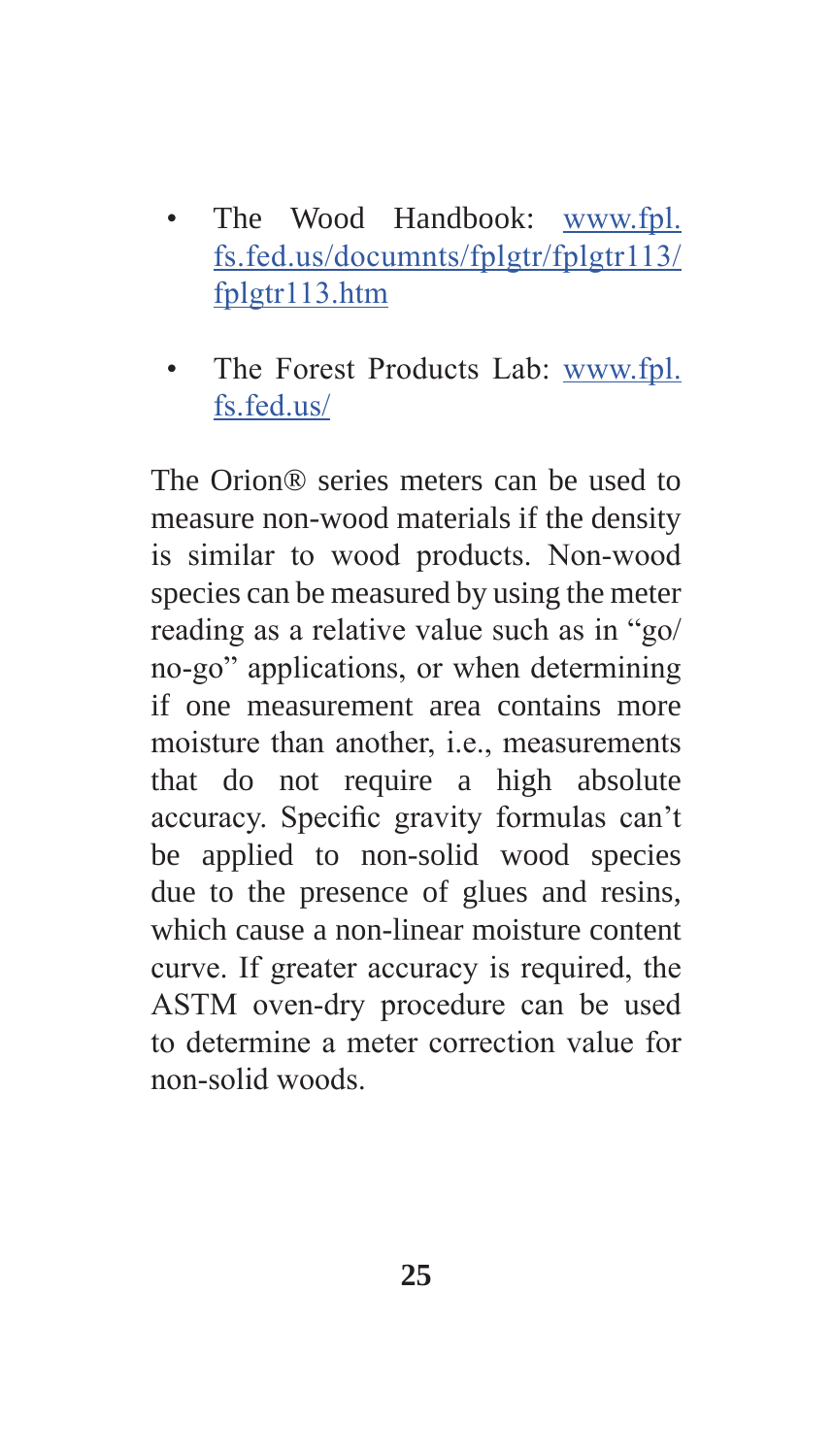Please contact Wagner Meters at (877) 958-3331, a worldwide toll-free number, for additional information on species corrections if needed.



Footnote:

#### 1 Species Setting Value Sources

The species setting values were developed by Wagner Meters. These values are based on our research and have been developed to give users a general correction factor for plywood and OSB. Please keep in mind that plywood and OSB manufacturing processes can differ slightly and some plywood and OSB of the same species may vary slightly.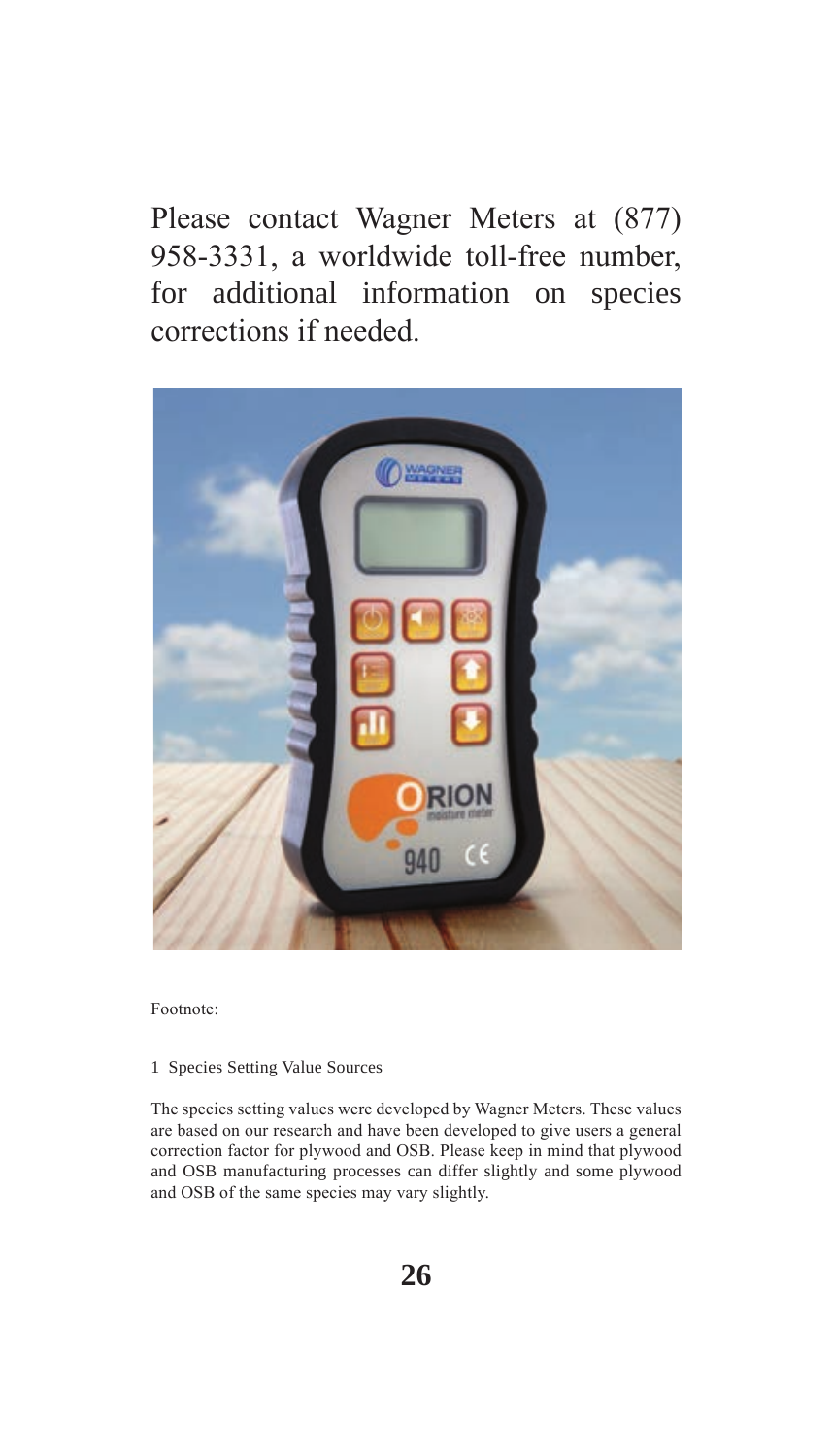## Commentary on Species Adjustment

In 1992, a study was conducted at the Forest Research Laboratory of Oregon State University (OSU) on species correction for the hand-held moisture meters from Wagner Meters. The species tested were Douglas Fir, Lodgepole Pine, Western Red Cedar, Western Hemlock, White Fir, Western Larch, Engelmann Spruce, and White Oak. Three to four 40-piece samples of each species were tested. Specific gravity was found to be the primary factor in species adjustment. A species equation as a function of specific gravity and the meter reading was obtained using the multiple-regression technique  $(R$ -square = 0.95) as follows:

 $AF = 8.77 + (0.25 * MM) - (15.86 * SG)$  $- (0.62 * SG * MM)$ 

In which:

AF = Species Adjustment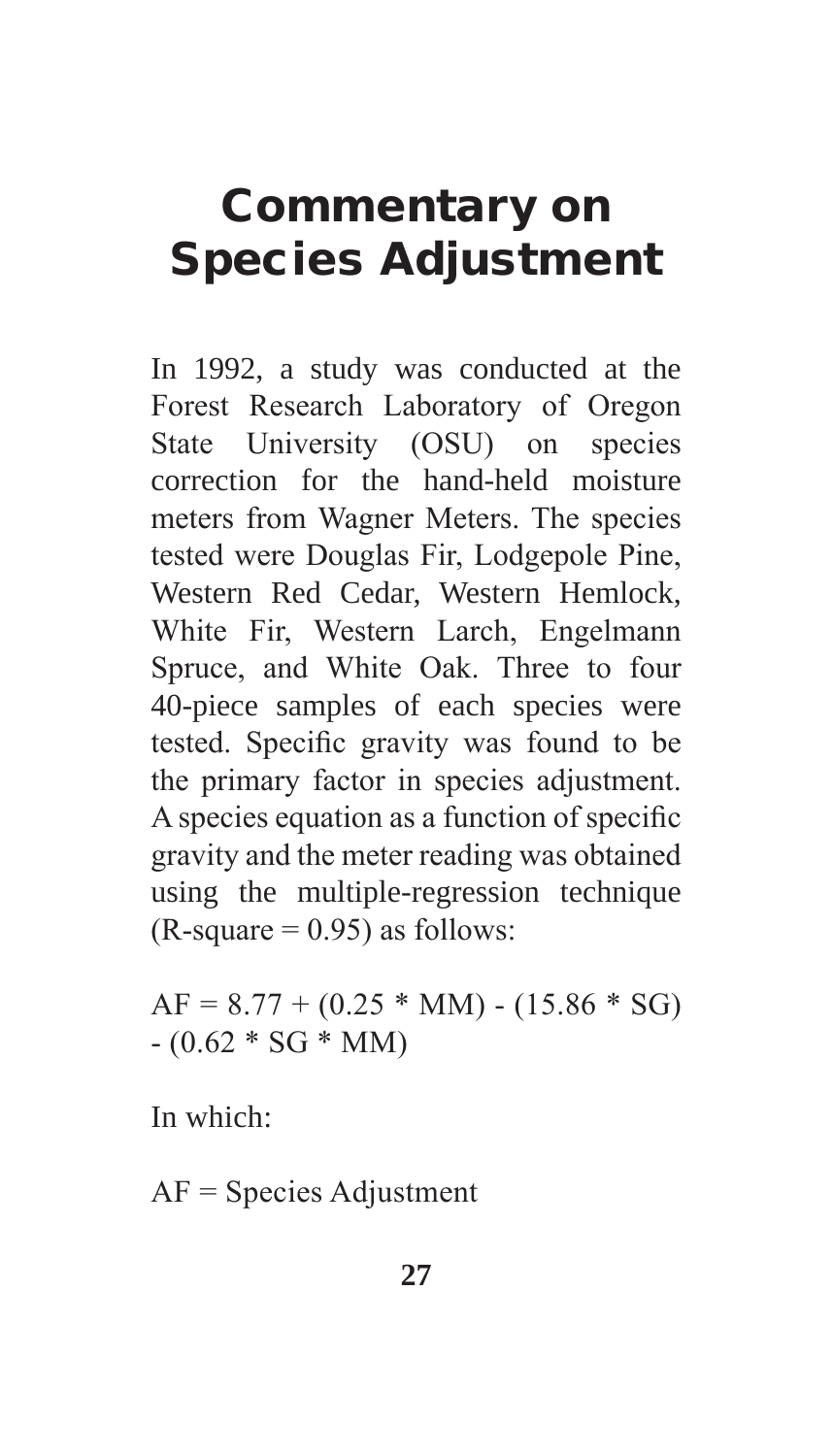$MM =$ Meter Reading

SG = Specific Gravity in oven dry weight and 12% moisture content volume basis.

The species adjustments provide the adjusted moisture measurements that are based on the species adjustment determined using the species adjustment equation, with rounding to the nearest 0.5.

Wood is not a uniform material. The specific gravity of solid-sawn lumber varies within the piece and among pieces. In the OSU study, the average specific gravity for each species differed from the individual sample by plus or minus 1% to plus or minus 8%. For general applications, average specific gravity values can be found in the Wood Handbook (USDA Agriculture Handbook No. 72, 1999). Except for one species, for which the experimental value is 7% higher, the species' overall average specific gravity values obtained in the OSU study are comparable with those in the Wood Handbook. The exception may be caused by unknown biases in the sampling scheme.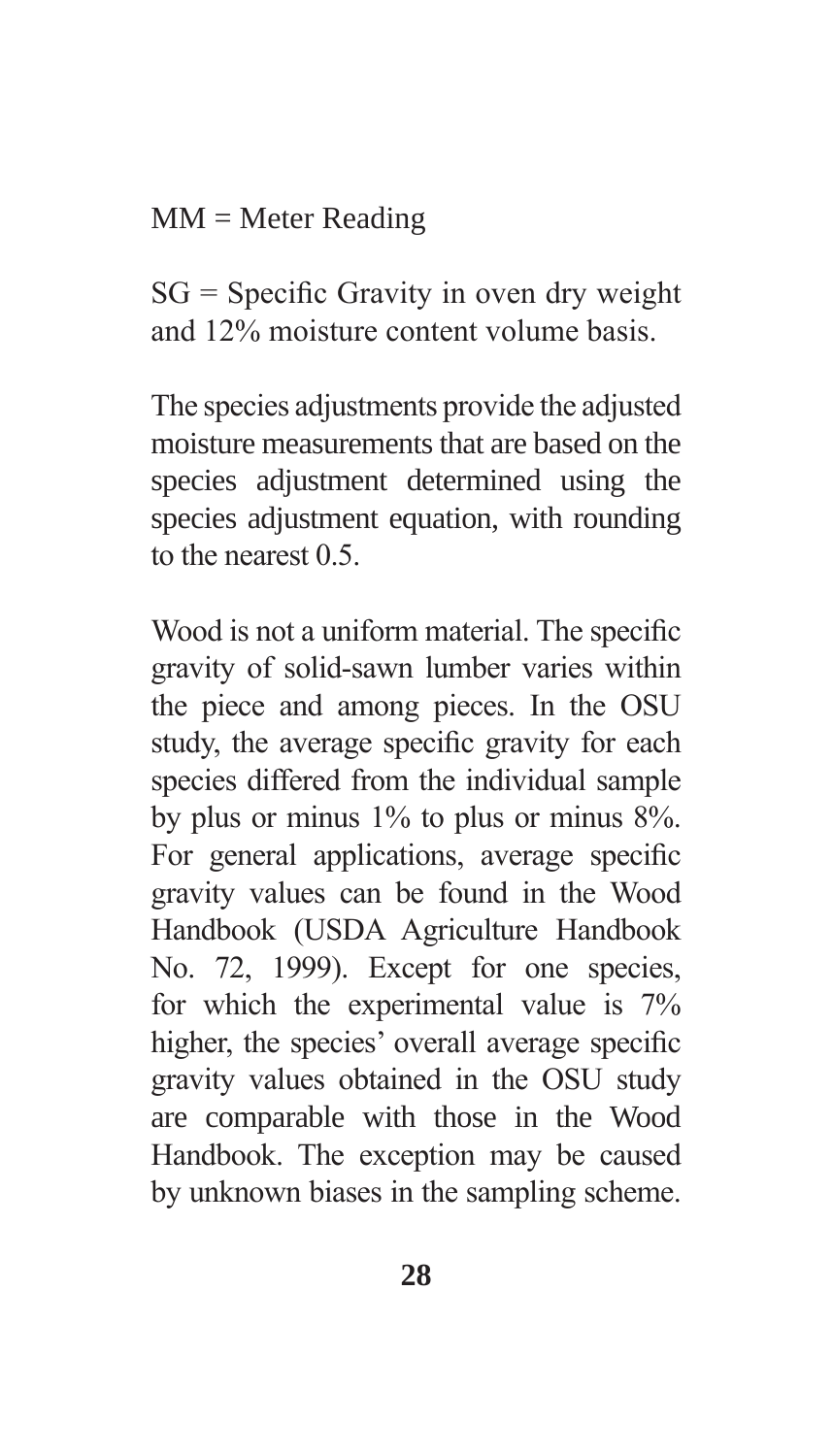The Wood Handbook values are used in the tables, except for the imported species, unless otherwise noted.

Species adjustment can be determined for lumber sorted, or otherwise known, to have specific gravity different from the species' average. One example is lumber graded under the Dense rules. If the specific gravity of a lumber sample is known, species adjustment can be determined by the species adjustment equation.

The species adjustment equation provides a way to expand the use of your handheld moisture meter from Wagner Meters for lumber of any species groups having similar species-specific gravity values. One example is Hem-Fir. For a species group, one way to determine the species adjustment is by the use of a weighted average of the individual species' average specific gravity values. The weighing procedure used in the ASTM D2555 by standing timber volume can be used. Species adjustment is not recommended for any species group having a broad range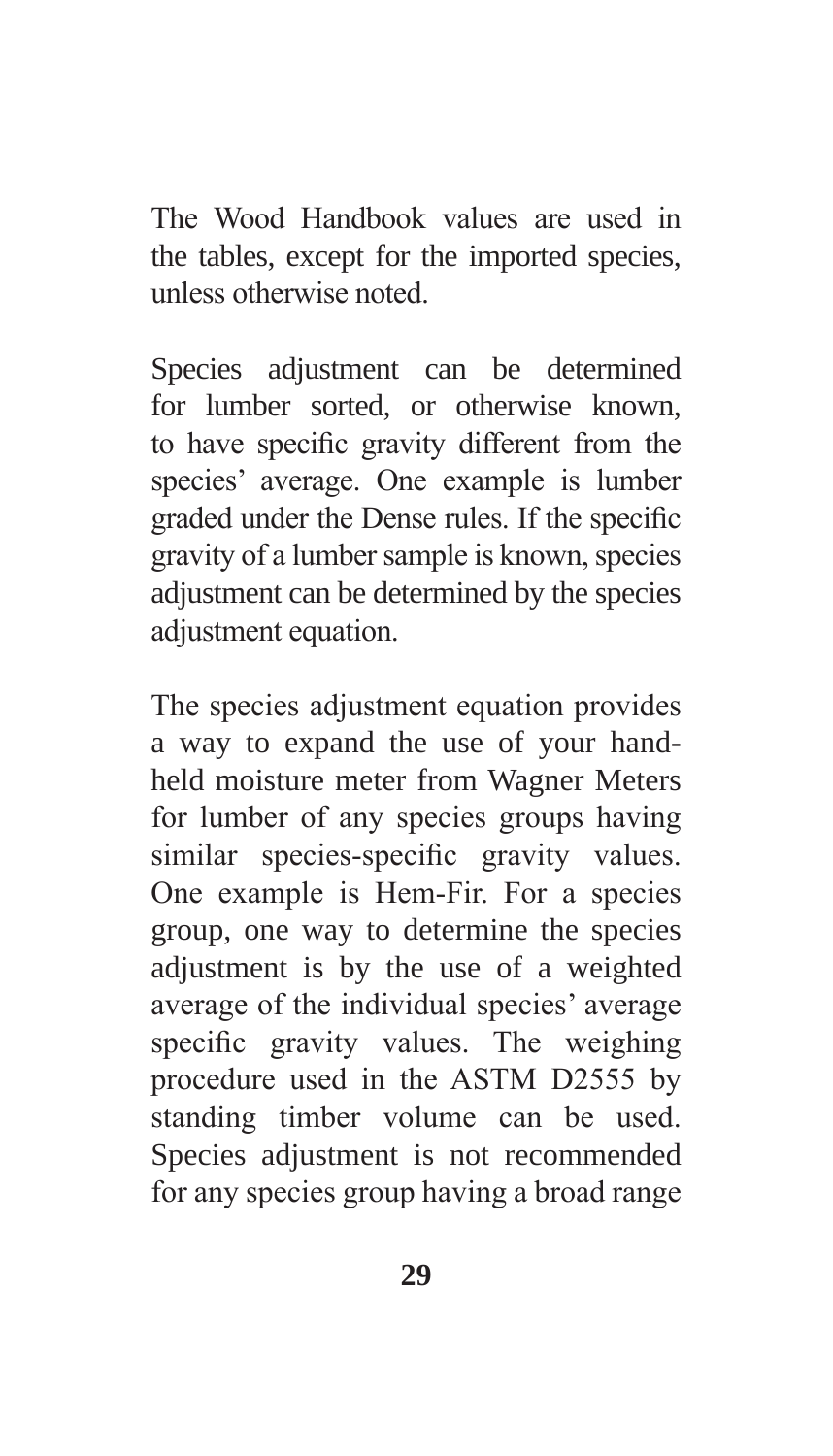of species-specific gravity values. There are no recognized limits on species group species adjustment. Species adjustment for species groups should be used with knowledge on the variability on species involved and the effect of it on species adjustment. If the species mix in the lumber production of a species group is controlled or known to have specific gravity different from that used for the species group, a better estimation of species adjustment can be determined using the known specific gravity in the above species correction equation.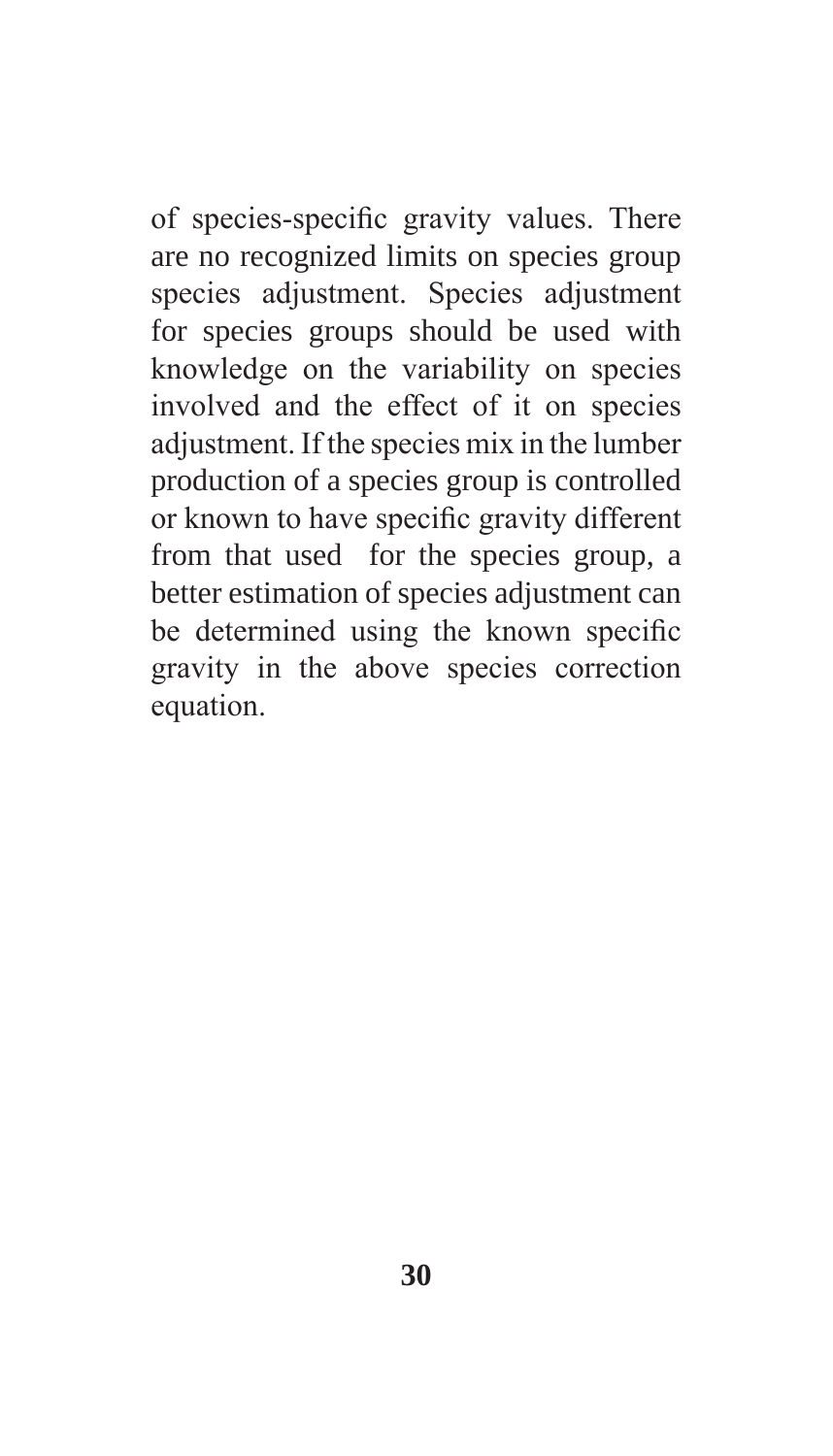# **Determining** Specific Gravity

Determining the species setting for an unknown species.

The Species Setting Tables, based on specific gravity of solid wood, are provided in this manual. If you don't know the species of the wood you are using, or the specific gravity differs from the handbook because of a different growing region, use the following procedure.

## *Determining the Specific Gravity*

- 1. Select a sample of wood that is approximately 12% moisture content, with all edges being true. Carefully measure the dimensions of the sample using a caliper. You will need the length, width, and thickness.
- 2. Convert these measurements to feet.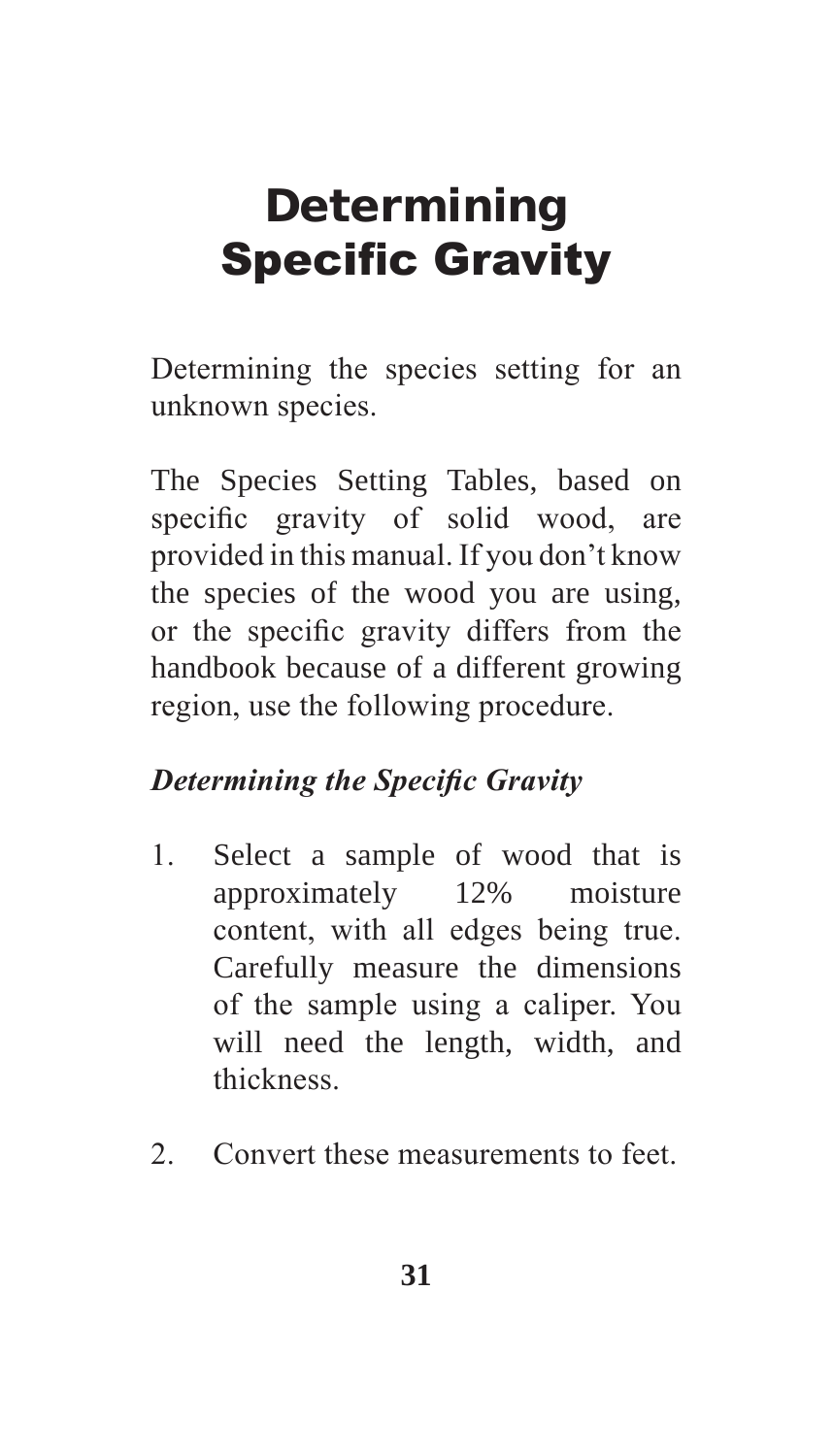- 3. Carefully measure the weight of the sample
- 4. Convert the weight to pounds.
- 5. Calculate specific gravity.

## **Example**:

Length  $= 10$  in. 10 in.  $/ 12$  in. = 0.833 ft.

Width  $= 7$  1/2 in.  $7 \frac{1}{2}$  in.  $\frac{1}{2}$  in. = 0.625 ft.

Thickness  $= 1 \frac{1}{2}$  in. 1 1/2 in.  $/ 12$  in. = 0.125 ft.

Volume  $=$  L x W x T  $0.833 \times 0.625 \times 0.125 = 0.065$  cu. ft.

Weight  $= 20$  oz.  $20$  oz.  $/ 16$  oz.  $= 1.25$  lb.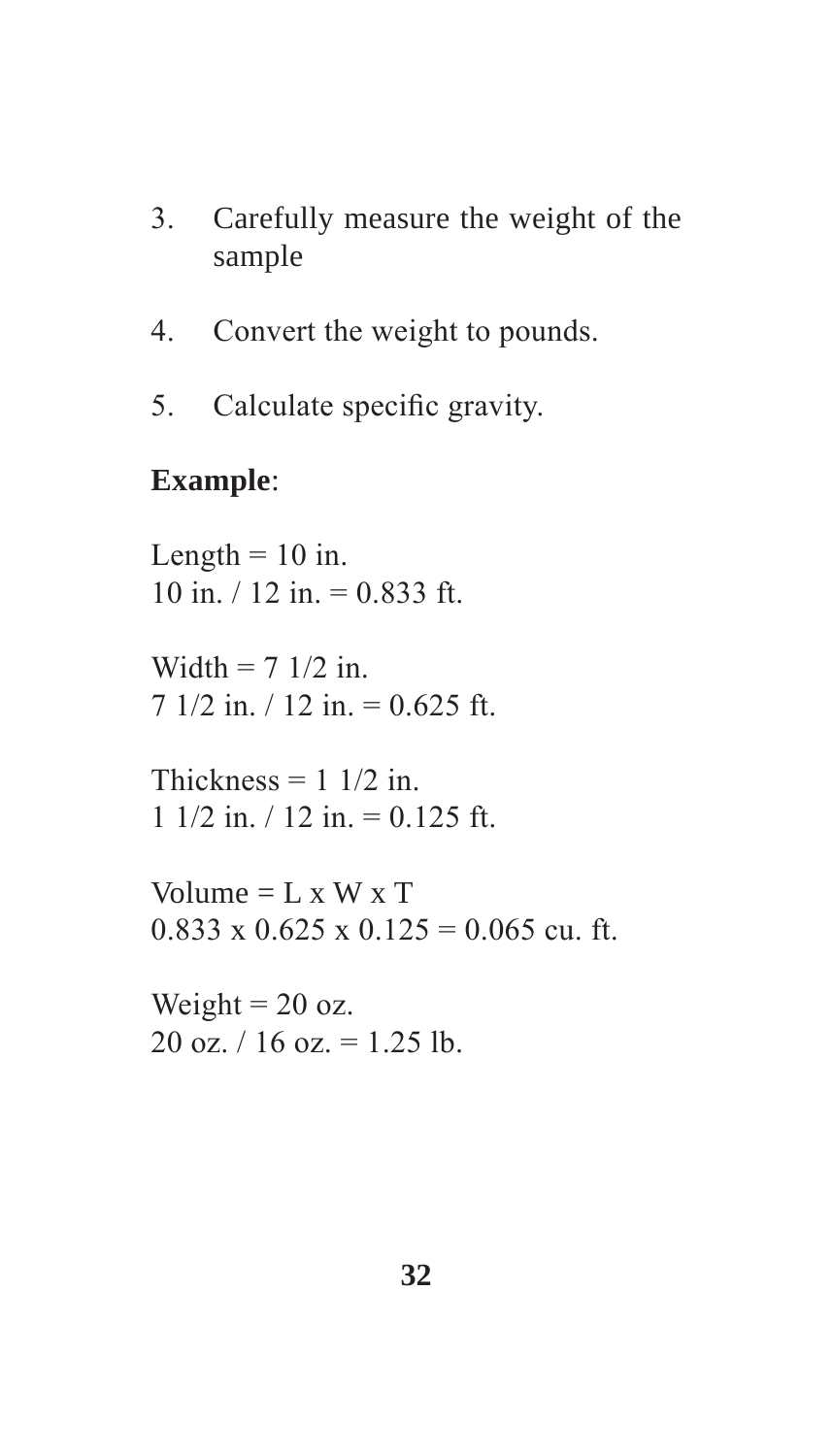### **Specific Gravity**:

(Weight / Volume) / Specific Gravity of water (1.25 lb. / 0.065 cu. ft.) / 62.34 lb.  $/$  cu. ft. = 0.31

In order to ensure that the value obtained for the specific gravity is statistically significant, a number of pieces must be measured and the average determined. Use this value of specific gravity for the species setting in the meter.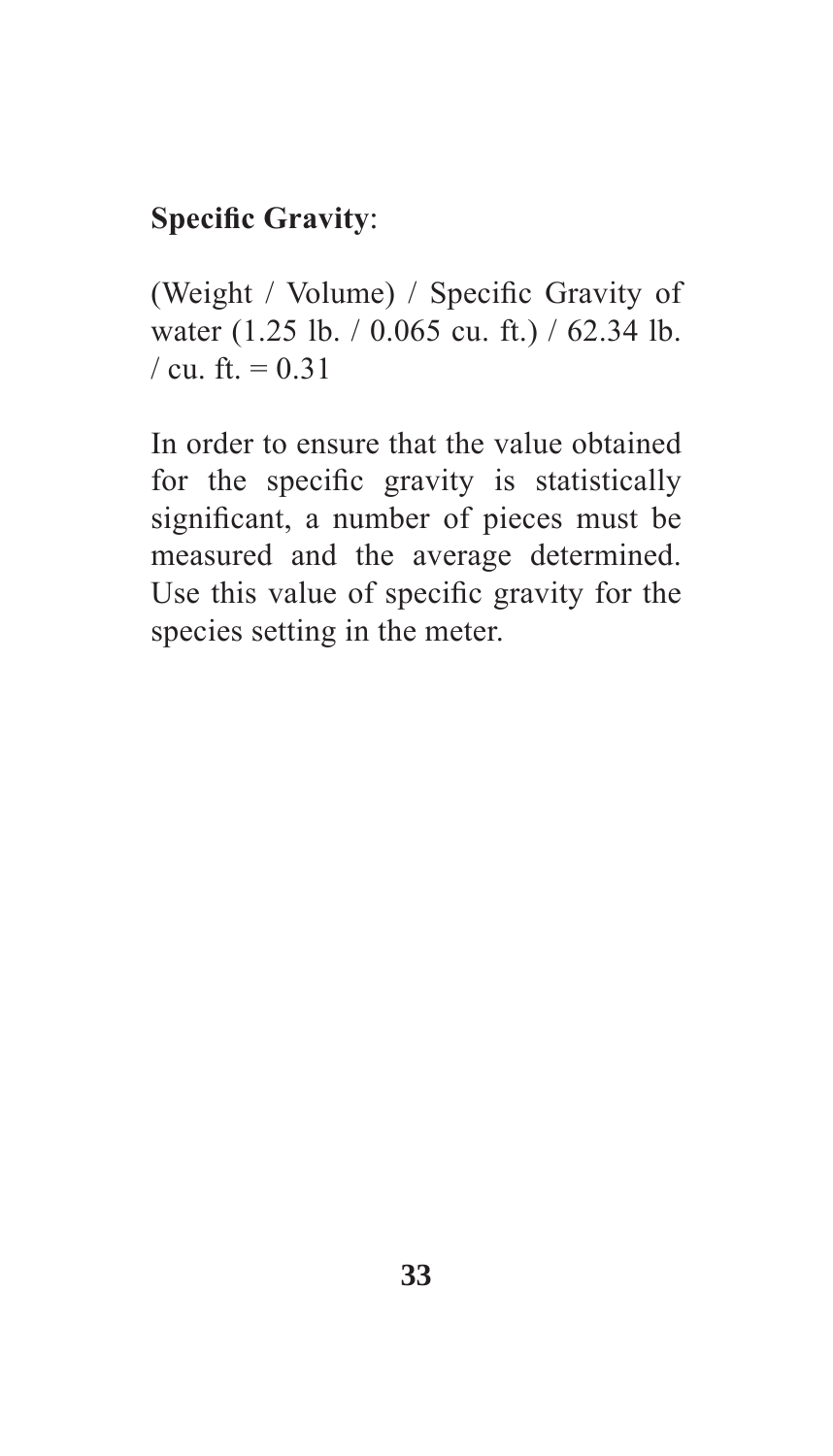## Checking the Moisture Content in Veneer

You can check the moisture content in veneer with your hand-held moisture meter from Wagner Meters as follows:

- 1. Put veneer into a tight stack of at least 3/4 of an inch and separate the stack by at least 3 inches to 4 inches from the rest of the stack. Measuring a stack less than the scan depth of the meter will give you a reading that is lower than the true moisture reading. Refer to the species adjustment table for the wood you are using.
- 2. Avoid electrostatic discharge (ESD) at all times. Wagner Meters' warranty does not cover ESD damage. The instruments are tested to withstand a 15 KV static charge but not the typical 150 - 250 KV found in a veneer charge.